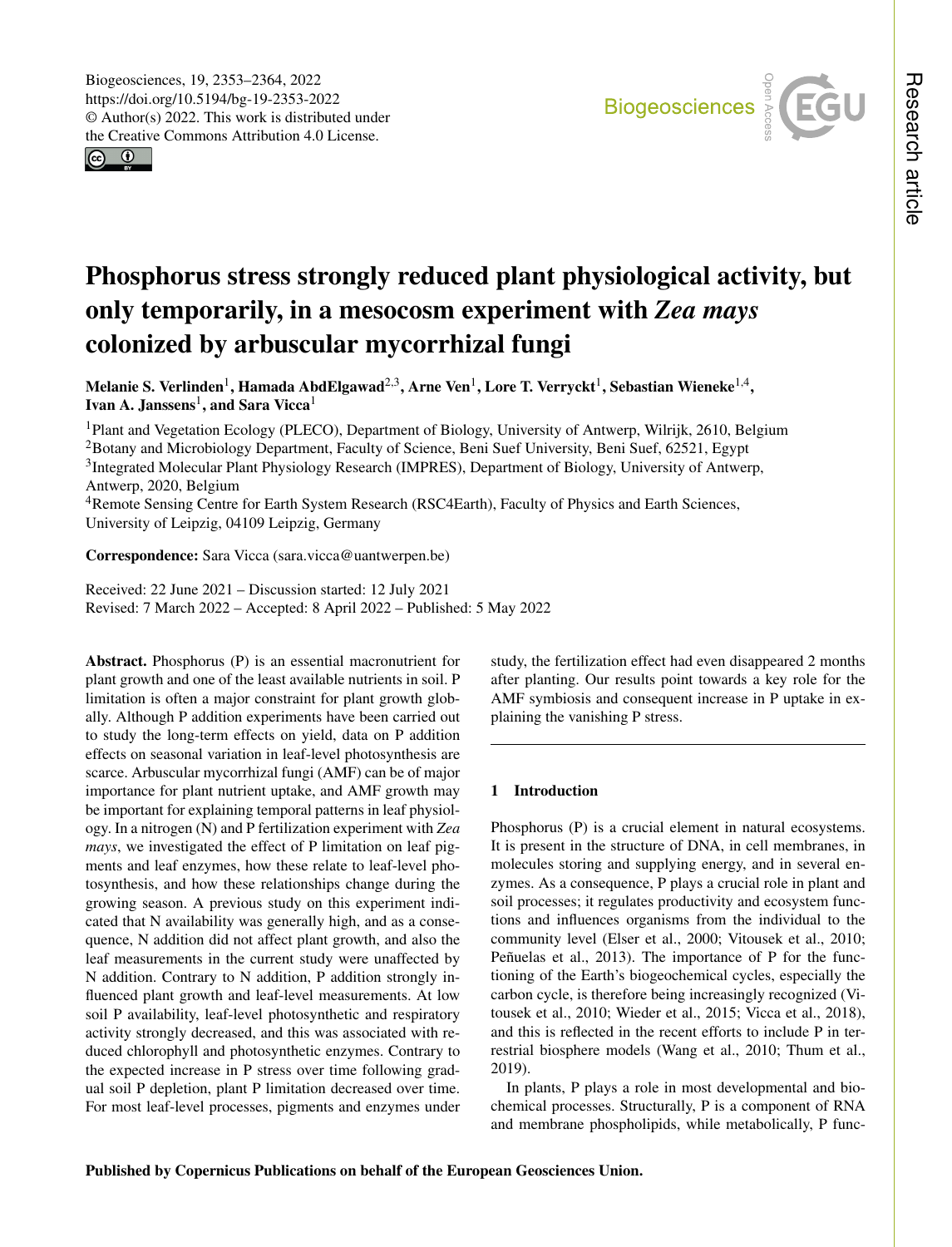tions in the storage and transfer of energy and in energizing of binding sites for metabolic turnover (Schulze et al., 2005; Veneklaas et al., 2012). However, P is one of the least available macronutrients in soils, and P limitation is often a major constraint for plant growth (Augusto et al., 2017). On more than one-third of the arable land worldwide, plant productivity is considered to be limited by P (Calderón-Vázquez et al., 2009).

Various experiments have been conducted to study the effect of P addition to crops, thereby mainly focusing on the long-term effect on yield (Khan et al., 2018; Johnston and Poulton, 2019). However, data on seasonal variation in leaf-level photosynthesis, especially in crops, are scarce (Rodríguez et al., 2000; Rogers, 2014), although accurate seasonal estimates of photosynthetic capacity are critical for modeling the time course of carbon fluxes (Miner and Bauerle, 2019). The majority of studies investigating effects of nutrients on photosynthesis focus on nitrogen (N) and much less on P and other nutrients (e.g., Brooks, 1986; Brooks et al., 1988; Rodríguez and Goudriaan, 1995; Rodríguez et al., 1998). In addition, it is unclear whether leaf traits, such as leaf nutrients, pigments and enzymes, change seasonally in relation to leaf-level photosynthesis.

Among others, plant P limitation typically results in reduced photosynthesis and plant growth, especially above ground. P is required for adenosine triphosphate (ATP) synthesis (Veneklaas et al., 2012), which is needed to regenerate ribulose 1,5-bisphosphate (RuBP) in the Calvin cycle of photosynthesis. Inorganic phosphate (Pi) directly affects the activity of Calvin cycle enzymes through the level of activation. For instance, Pi is required for light activation of rubisco (Parry et al., 2008). It also directly affects the maximum rate of  $CO_2$ -limited carboxylation ( $v_{\text{cmax}}$ ) and triose phosphate utilization (Lewis et al., 1994) and RuBP-regenerationlimited rates of electron transport (Loustau et al., 1999). P deficiency therefore leads to a decrease in RuBP pool size and insufficient ATP and consequently to a decrease in photosynthetic C assimilation. The concentration and specific activity of rubisco, the primary  $CO<sub>2</sub>$  fixing enzyme in photosynthesis, are generally little affected by P stress (Brooks, 1986; Paul and Stitt, 1993; Pieters et al., 2001; but see Jacob and Lawlor, 1991; Pieters et al., 2001).

Pi can also indirectly affect photosynthesis through the changes in stromal pH (Bhagwat, 1981), where the consumption of Pi as a substrate of photosynthesis could decrease photosynthesis by a direct effect of low stromal Pi concentration on rubisco. Moreover, the effect of P on photosynthesis depends on the dynamic interactions between sink and source tissues. Low P can reduce carbon export to sinks and thus decrease sink strength, thereby limiting photosynthesis (Pieters et al., 2001). Concomitantly, leaf starch can increase with P stress (Zhang et al., 2014) due to low availability of P for triphosphate translocation, although decreases in leaf starch have also been observed (Halsted and Lynch, 1996). Moreover, low sink strength restricts the recycling of Pi back to the chloroplast, further reducing photosynthesis (Paul and Foyer, 2001).

In a mesocosm nutrient manipulation experiment setup (previously described in Verlinden et al., 2018), maize (*Zea mays* L.) was planted at different soil N and P availabilities. As demonstrated in Verlinden et al. (2018), this resulted in a strong P, but no N effect on plant growth or photosynthesis at the mesocosm scale. In that study, also arbuscular mycorrhizal fungi (AMF) played an important role in explaining plant carbon uptake and allocation. AMF are important for nutrient uptake in maize (Hartnett and Wilson, 1999; Hoeksema et al., 2010), especially for P, and hence AMF growth may also be important for explaining variation in leaf physiology. The objective of the current study is to test the effect of P limitation on leaf pigments, sugars and photosynthetic enzymes; how they relate to leaf-level photosynthesis; and how these relationships change during the growing season. At low soil P availability, we expected low leaf-level photosynthetic and respiratory activity, associated with reduced chlorophyll and photosynthetic enzymes. Furthermore, P stress was expected to increase over time as plants were expected to gradually deplete the soil P.

# 2 Material and methods

# 2.1 Experimental design

A mesocosm experiment consisting of 20  $(1 \text{ m} \times 1.2 \text{ m}$ , 0.6 m high) insulated boxes was set up in a greenhouse in Sint-Katelijne-Waver, Belgium ( $51°04'38''$  N,  $4°32'05''$  E). To each mesocosm we added soil, which was a homogenized mixture of sand originating from a pine forest in a nature reserve in Flanders, white river sand and a minority of compost (details of the experimental setup are described in Verlinden et al., 2018). On 20 May 2016, 12 seedlings of maize (*Zea mays* L., variety "Tom Thumb") were planted per mesocosm. Different treatments (set up in five replicates) were distinguished in the level of nutrients added: the +N treatment was fertilized with calcium nitrate at a rate of 95.5 kg N ha<sup>-1</sup> (YaraLiva® Calcinit®), the +P treatment received 20 kg P ha<sup>-1</sup> as triple superphosphate (Janssens-Smeets<sup>®</sup>), and the combined  $+N$  and  $+P$  treatment  $(+NP)$  received both amounts together. The control treatment received, as all other treatments, only a basic level of micronutrients (Fertigreen®, Patentkali® and GroGreen<sup>®</sup> containing  $79 \text{ kg K} \text{ ha}^{-1}$ ,  $19 \text{ kg Mg} \text{ ha}^{-1}$ ,  $53 \text{ kg S} \text{ ha}^{-1}$ ,  $0.4 \text{ kg B} \text{ ha}^{-1}$ ,  $0.1 \text{ kg C} \text{u} \text{ ha}^{-1}$ ,  $2.4 \text{ kg Fe} \text{ ha}^{-1}$ , 1.1 kg Mn ha<sup>-1</sup>, 0.1 kg Mo ha<sup>-1</sup> and 0.4 kg Zn ha<sup>-1</sup>). Sporebased inoculum of AMF (species *Rhizophagus irregularis*, Symplanta<sup>®</sup>) was added to all 20 (4 treatments  $\times$  5 replicates) mesocosms. Soil moisture was monitored and kept at a non-limiting (field capacity) level, similar in all plots.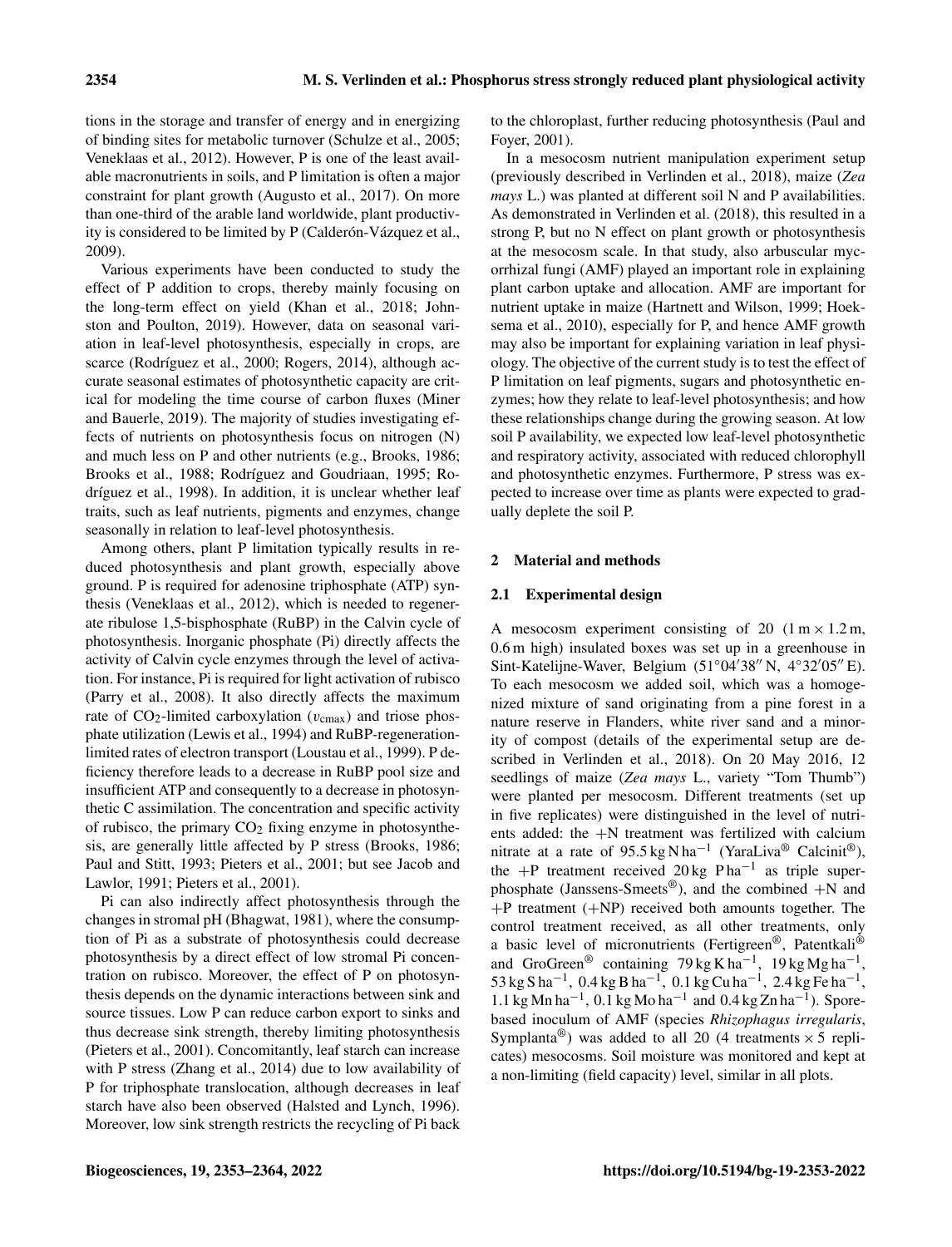#### 2.2 Measurements and analyses

## 2.2.1 Leaf C, N and P concentration and specific leaf area

Carbon (C) and N concentrations were determined using an elemental analyzer (FLASH 2000 model, Thermo Fisher Scientific, Waltham, USA). Total leaf P concentration was determined by digestion in tubes with  $H_2SO_4$ –salicylic acid– H2O<sup>2</sup> and selenium (Temminghoff and Houba, 2004). Specific leaf area (SLA;  $m^2$  kg<sup>-1</sup>) was determined as the ratio of the fresh leaf area to dry leaf mass.

#### 2.2.2 Leaf photosynthesis

A portable gas exchange system, LI-6400 (LI-COR, Lincoln, NE, USA), was used for leaf-scale  $CO<sub>2</sub>$  gas exchange measurements, operating as an open system (e.g., Verlinden et al., 2013). Leaf-scale measurements were performed during 2 weeks in late June (campaign 1, C1) and repeated at the end of July (campaign 2, C2), allowing the seasonal development to be studied. Mean daily photosynthetically active radiation (PAR) during C1 and C2 were respectively 17.1 and 17.7 mol  $m^{-2}$ , and average temperature was respectively 21.7 and 23.3 °C.

In each plot photosynthetic  $CO<sub>2</sub>$  response curves (i.e., photosynthesis  $(A,$  assimilation) responses to the  $CO<sub>2</sub>$  concentration inside leaf air spaces  $(c_i)$ ) were measured on a recently matured leaf. Leaves were allowed to equilibrate at a CO<sub>2</sub> concentration of 400 µmol mol<sup>-1</sup> in the leaf cuvette, after which the net  $CO<sub>2</sub>$  assimilation rate at a sequence of different CO<sub>2</sub> concentrations (i.e., 400, 30, 50, 80, 110, 150, 250, 350, 500 and  $1000 \mu$ mol mol<sup>-1</sup>) was measured. Photosynthetic photon flux density (PPFD) was fixed at a saturating value of 1200 µmol s<sup>-1</sup> m<sup>-2</sup>. The resulting  $A-c_i$  curves were fitted to the biochemical model of  $C_4$  photosynthesis as presented by von Caemmerer (2000) using the package "Plantecophys" (Duursma, 2015) in R version 3.3.1 (R Foundation for Statistical Computing, Vienna, Austria). The  $CO<sub>2</sub>$ assimilation rate is approximated by the minimum of the expressions of an enzyme-limited and an electron-transportlimited  $CO_2$  assimilation rate. The parameters  $J_{\text{max}}$  (maximum electron transport rate),  $v_{\text{cmax}}$  (maximal rubisco carboxylation rate) and  $v_{\text{pmax}}$  (maximum PEP carboxylation rate) were calculated through curve fitting based on minimum least squares.

Photosynthetic light response curves were obtained by measurements of the net  $CO<sub>2</sub>$  assimilation rate at PPFDs of 1200, 500, 250, 100, 80, 60, 40, 30, 25, 20, 15, 10, 5 and  $0 \mu$ mol m<sup>-2</sup> s<sup>-1</sup> (blue–red LED source type 6400-02B, 13 % blue light). Leaves were allowed to equilibrate at each step before logging the data. The  $CO<sub>2</sub>$  concentration in the cuvette was maintained at 400 μmol mol<sup>-1</sup> and the block temperature at 25 ◦C. From the light response curves, the net  $CO<sub>2</sub>$  assimilation rate at light saturation ( $A<sub>max</sub>$ ) and leaf dark respiration ( $R_{dark}$ ; net  $CO<sub>2</sub>$  exchange at zero light) were derived. In addition, light-induced inhibition of leaf respiration was estimated from the light response curves (for PPFDs of 0 to 80 µmol m<sup>-2</sup> s<sup>-1</sup>) from the intersections of the fitted lines above and below the light compensation point on the y axis, giving respectively  $R_{\text{light}}$  and  $R_{\text{dark}}$  (Kok, 1948). All selected leaves were harvested and stored at −80 ◦C for later analyses.

#### 2.2.3 Chemical analyses of leaf material

Rubisco activity was analyzed according to Sulpice et al. (2007). It was expressed as the conversion rate of glycerate kinase (3-PGA) of extracted leaf samples (µmol 3- $PGA m^{-2} min^{-1}$ ). The activity of rubisco was determined directly ("direct rubisco"), without incubation of the extract in the presence of 10 mM HCO<sup>3−</sup> and 20 mM Mg<sup>2+</sup> to convert the non-carbamylated rubisco into the carbamylated form. The assay of phosphoenolpyruvate carboxylase (PEPC) was coupled with the malate dehydrogenase reaction, and the resulting rate of PEPC activity was expressed in  $\mu$ mol HCO<sub>3</sub> m<sup>-2</sup> min<sup>-1</sup>.

Mono- and oligosaccharides in leaves were analyzed chromatographically according to AbdElgawad et al. (2014). Soluble sugar concentrations were measured by highperformance anion exchange chromatography of extracted leaf samples with pulsed amperometric detection (HPAEC-PAD), and the total soluble sugar concentration was calculated as their sum. The remaining pellet of soluble sugar extract was treated with a mixture of  $\alpha$ -amylase and amyloglucosidase to extract starch.

High-performance liquid chromatography (HPLC) was used to analyze leaf pigments. The detection of the carotenoids and xanthophylls was done by a diode array detector (Shimadzu SPD-M10Avp, Kyoto, Japan) at four wavelengths (420, 440, 462, 660 nm) and integrated via the software Shimadzu LabSolutions Lite (Kyoto, Japan), in which the concentration was determined using a calibration curve.

## 2.2.4 Mycorrhizal fungi

Because AMF growth is potentially crucial for explaining patterns in the leaf response to P limitation, we determined the time course of AMF abundance in each of the mesocosms. To this end, five mesh bags filled with white river sand – and permeable for fungi but not for roots  $(30 \mu m \text{ mesh})$ size) – were buried vertically into the topsoil of each mesocosm 1 week before planting. They were harvested consecutively 31 (corresponding to C1) and 61 d (right before C2) after planting. Hyphae were extracted from 4 g of mesh bag sand using the method of Rillig et al. (1999). After suspending, processing and staining the sample, hyphal intersects were counted at a magnification of  $40 \times 10$  using a grid in the microscope ocular. Hyphal length density was calculated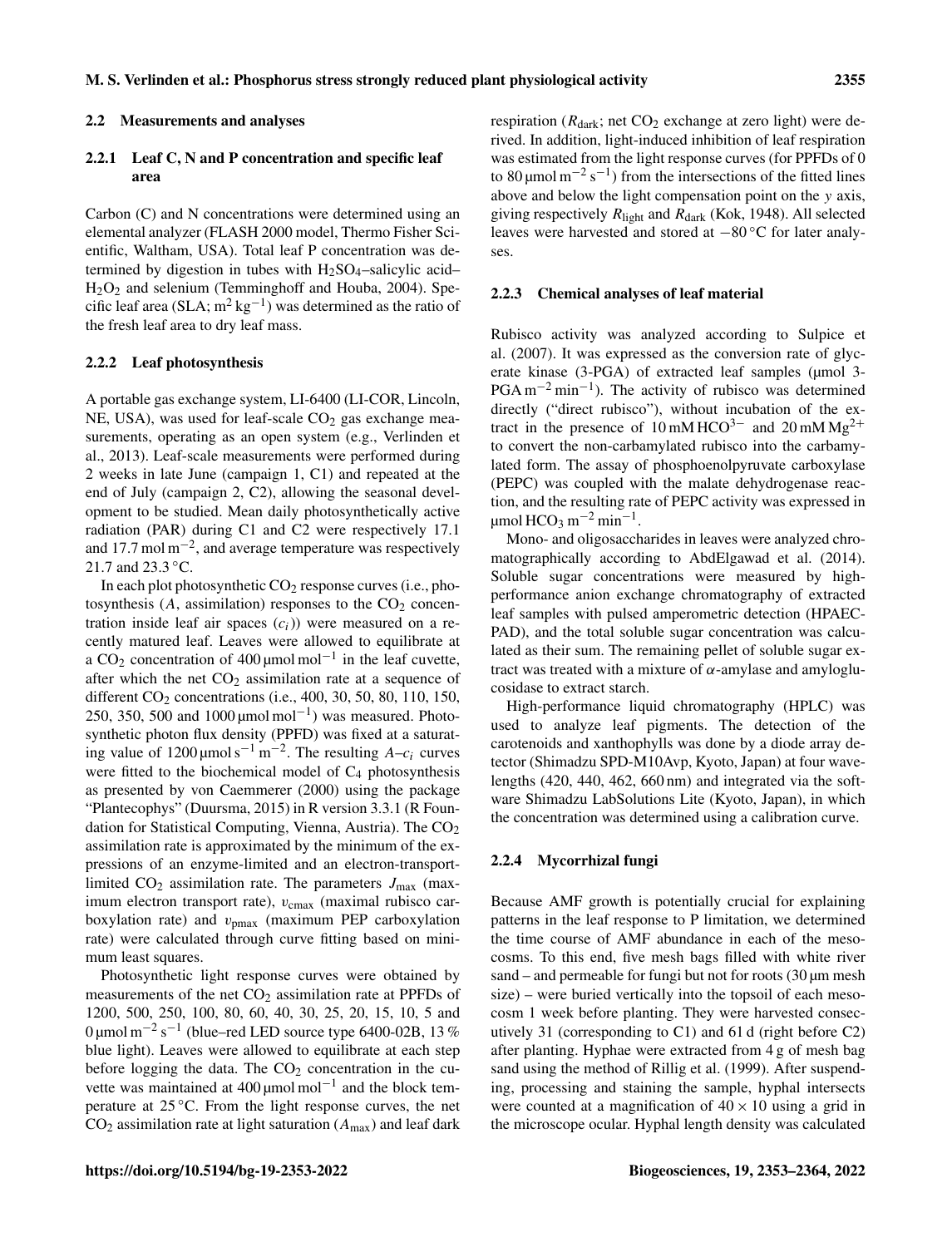following Eq. (1) (Tennant, 1975; Rillig et al., 1999):

$$
HLD = (\pi \cdot n \cdot a \cdot d) \cdot (h \cdot w)^{-1}, \tag{1}
$$

where HLD is hyphal length density (mm hyphae per g soil),  $n$  is number of intersects containing AMF hyphae,  $a$  is filter area (mm<sup>2</sup>) examined,  $d$  is the dilution factor,  $h$  is the total length of raster lines projected on filter (mm), and  $w$  is soil weight (g).

Mycorrhizal colonization was examined in C1 and C2 by sampling roots from two plants per mesocosm. Per plant, 20 cm of one lateral root containing root hair was excavated, cut and stored. Mycorrhizal colonization was quantified by counting arbuscules, vesicles and hyphae, applying the grid line intersection method (Vierheilig et al., 2005). The methodology for determination of root colonization is described more elaborately in Verlinden et al. (2018).

## 2.2.5 Statistical analyses

Data normality and homoscedasticity were checked using the Shapiro–Wilk and Levene test, respectively. A three-way mixed analyses of variance (ANOVA) was applied to test if the quantified variables differed between the treatments and between C1 and C2. N addition and P addition were both considered to be between-subject variables and time (campaign) to be within-subject variable. Non-significant interactions terms and, further, non-significant factors were removed from the model. In case of significant interaction between factors, the analysis included their multiplied factor levels. A Tukey post hoc test was applied for pairwise comparison in case of significant factor effects.

#### 3 Results

The addition of P fertilizer increased soil P availability (Verlinden et al., 2018) as well as leaf P concentration (Table 1). At the time of C1, leaf P concentration was 3 to 4 times higher in the  $+P$  and  $+NP$  treatments than in the non-P-fertilized control and +N treatments. Leaf N : P ratio was higher in the non-P-fertilized treatments than in the Pfertilized treatments (an average N : P ratio of 19.8 versus 37.2 for the non-P-fertilized treatments). However, in C2, the leaf P concentration had increased in all treatments to a similar level (Table 1), as well as the N : P ratio, which decreased for all treatments to a similar level, with a mean of 13.8. Leaves in the non-P-fertilized mesocosms were thinner and/or had a lower density than in the P-fertilized mesocosms (Table 1) during C1, with mean SLA values of respectively  $52.9 \pm 0.9$  and  $33.9 \pm 1.9$  m<sup>2</sup> kg<sup>-1</sup>. Later in the season, SLA decreased in all mesocosms, and the difference between non-P-fertilized and P-fertilized mesocosms had disappeared at the time of C2.

The majority of leaf physiology parameters differed considerably between C1 versus C2 for the non-P-fertilized

| Campaign                                                                                                                                                                 | Treatment                     | Leaf N<br>$_{\rm g m}^{-2}$                    |                  | $\begin{array}{c} \textbf{Leaf} \textbf{P} \\ \textbf{g} \textbf{m}^{-2} \end{array}$ |              | Leaf N: P                |                | <b>ALA</b>                                                   |                                           | µmol 3-PGA m <sup>-2</sup> min<br>Direct rubisco | $\mu$ mol HCO <sub>3</sub> m <sup>-2</sup> min<br>PEP carboxylase |           | Total chlorophyll<br>$\rm m g\,m^{-2}$                                |               | Beta carotene<br>$\rm m g\,m^{-2}$       |            | $\begin{tabular}{c} Zeavanlin \\ mg\ m^{-2} \\ \end{tabular}$ |                                                      | Violaxanthin<br>$\rm m g\,m^{-2}$    |                       | $\rm m g\,m^{-2}$<br>Lutein                       |                 | $\frac{\mbox{Starch}}{\mbox{g\,m}^{-2}}$ |                                                     | 1 Insoluble sugars $\begin{bmatrix} \text{Soluble suggest} \\ \text{g m}^{-2} \end{bmatrix}$ Soluble sugars |                   |                 |          |
|--------------------------------------------------------------------------------------------------------------------------------------------------------------------------|-------------------------------|------------------------------------------------|------------------|---------------------------------------------------------------------------------------|--------------|--------------------------|----------------|--------------------------------------------------------------|-------------------------------------------|--------------------------------------------------|-------------------------------------------------------------------|-----------|-----------------------------------------------------------------------|---------------|------------------------------------------|------------|---------------------------------------------------------------|------------------------------------------------------|--------------------------------------|-----------------------|---------------------------------------------------|-----------------|------------------------------------------|-----------------------------------------------------|-------------------------------------------------------------------------------------------------------------|-------------------|-----------------|----------|
| p values                                                                                                                                                                 |                               |                                                |                  |                                                                                       |              |                          |                |                                                              |                                           |                                                  |                                                                   |           |                                                                       |               |                                          |            |                                                               |                                                      |                                      |                       |                                                   |                 |                                          |                                                     |                                                                                                             |                   |                 |          |
|                                                                                                                                                                          |                               |                                                |                  | 10.0 <sub>5</sub>                                                                     |              |                          |                |                                                              |                                           |                                                  |                                                                   |           |                                                                       |               | $3.36\times10^{-2}$                      |            | $10.05$                                                       |                                                      |                                      |                       |                                                   |                 |                                          |                                                     |                                                                                                             |                   |                 |          |
| campaign                                                                                                                                                                 |                               | $\begin{array}{c}\n 0.0 \\  0.0\n \end{array}$ |                  | $10.05$                                                                               |              |                          |                | 0.001                                                        |                                           | 10.05                                            | $^{+0.05}_{-0.01}$                                                |           | $\begin{array}{c}\n\wedge \\ \wedge \\ \wedge \\ \wedge\n\end{array}$ |               | 10.05                                    |            | 10.0 <sub>5</sub>                                             |                                                      | 10.01                                |                       | $100^{\circ}$                                     |                 | 10.0 <sub>5</sub>                        |                                                     | 10.01                                                                                                       |                   | 10.01           |          |
| $\geq$ × campaign                                                                                                                                                        |                               | $10.01$                                        |                  | 10.01                                                                                 |              |                          |                | $10.05$                                                      |                                           | 10.01                                            | 10.01                                                             |           |                                                                       |               |                                          |            | 10.01                                                         |                                                      |                                      |                       | $2.78\times10^{-2}$                               |                 | 10.01                                    |                                                     |                                                                                                             |                   |                 |          |
| $\mathbb{R} \times \mathbb{R}$                                                                                                                                           |                               | $3.93\times10^{-2}$                            |                  |                                                                                       |              |                          |                | $2.25\times10^{-2}$                                          |                                           |                                                  |                                                                   |           |                                                                       |               |                                          |            |                                                               |                                                      |                                      |                       |                                                   |                 |                                          |                                                     |                                                                                                             |                   |                 |          |
| $P \times N \times$ campaign                                                                                                                                             |                               | $4.99 \times 10^{-2}$                          |                  |                                                                                       |              |                          |                | $3.24\times10^{-2}$                                          |                                           |                                                  |                                                                   |           |                                                                       |               |                                          |            |                                                               |                                                      |                                      |                       |                                                   |                 | $4.22\times10^{-2}$                      |                                                     |                                                                                                             |                   |                 |          |
|                                                                                                                                                                          |                               | Mean                                           | (BE)             | Mean                                                                                  | (SE)         | Mean                     | (SE)           | Mean                                                         | (BE)                                      | Mean<br>(SE)                                     | Mean                                                              | (BE)      | Mean                                                                  | (SE)          | Mean                                     | (BE)       | Mean                                                          | (SE)                                                 | Mean                                 | (SE)                  | Mean<br>(BE)                                      |                 | Mean<br>(BE)                             | Mean                                                | (SE)                                                                                                        | Mean              | (SE)            |          |
|                                                                                                                                                                          | Control                       | 0.66 <sup>a</sup>                              | 6.03             | 0.018 <sup>a</sup>                                                                    | 100.001      |                          | Ę              |                                                              | ί,                                        |                                                  |                                                                   |           |                                                                       | $\ddot{=}$    | 33.0 <sup>a</sup>                        | 9.8        | 10.3 <sup>a</sup>                                             |                                                      | 1.3ª                                 | 0.8                   | 6.4 <sup>a</sup>                                  | 3.7             | 0.33 <sup>a</sup><br>90'0                |                                                     | $0.49^{\rm a}$                                                                                              |                   |                 |          |
|                                                                                                                                                                          |                               |                                                | <b>CO</b> .02    | 0.018 <sup>a</sup>                                                                    | 1000         | 37.3.3.9.3<br>20.5.9.3.9 | 9.0            | 50.53<br>36.74 4 8.95                                        |                                           | ಕ್ಲಿ ಜ್ಞಿ ಕ್ಲಿ                                   | 6 $\frac{66}{34}$ $\frac{52}{182}$                                |           | $82\frac{7}{11}$<br>$25\frac{7}{5}$<br>$35\frac{1}{5}$                | Ľ             |                                          | $\sqrt{2}$ | 7.1 <sup>a</sup>                                              | $\begin{smallmatrix}3.1\\[-1mm]2.8\end{smallmatrix}$ | 0.3 <sup>a</sup>                     | $\overline{10}$       | $2.6^{\rm a}$                                     | $\overline{3}$  | 0.27 <sup>a</sup><br>90.0                |                                                     | $0.45^{\rm a}$<br>$\frac{0.03}{0.04}$                                                                       |                   | 52 se           | $\infty$ |
| $\overline{a}$                                                                                                                                                           | $_{\rm v}^{+}$ $_{\rm z}^{+}$ | 0.6 <sup>a</sup>                               | P <sub>0.0</sub> | 0.056 <sup>b</sup>                                                                    | 8000         |                          |                |                                                              | $\begin{array}{c} 0.9 \\ 2.2 \end{array}$ |                                                  |                                                                   | 27        |                                                                       | c3            | 25.7ª<br>48.9 <sup>b</sup>               | 3.8        | ę                                                             |                                                      | 3.5ª                                 |                       | 2.6                                               | $0.49^{\rm ab}$ | $\overline{110}$                         |                                                     | 1.29 <sup>a</sup><br>0.13                                                                                   |                   |                 | 12       |
|                                                                                                                                                                          | 专                             | $1.32^{bc}$                                    |                  | $10066^{\rm bc}$                                                                      | 8000         |                          |                |                                                              | 2.9                                       | ll2b                                             |                                                                   |           |                                                                       | $\frac{6}{5}$ | 52.6 <sup>b</sup>                        | 13.6       | ್ಕ                                                            |                                                      | 4.78                                 |                       | 6.5 <sup>a</sup>                                  |                 | $0.47^{\rm a}$                           | $0.06$   1.41 <sup>a</sup>                          | 0.2                                                                                                         |                   | 88 <sub>g</sub> |          |
|                                                                                                                                                                          | Control                       | 1.37°                                          | 0.02             | 0.103 <sup>d</sup>                                                                    | 0.003        | $13.4^{\circ}$           | $\tilde{c}$    |                                                              | 0.7                                       | $\circ$                                          | 275°                                                              | 28        | $\frac{1}{2}$                                                         | $\ddot{=}$    | 137.5°                                   | $\sqrt{2}$ | ę                                                             | $\circ$                                              | 20.3 <sup>b</sup>                    |                       |                                                   |                 | 1.08 <sup>bc</sup><br>$60^\circ$         |                                                     | $6.63\,$                                                                                                    | 212 <sup>t</sup>  |                 |          |
| C                                                                                                                                                                        | $\frac{1}{\mathbf{Z}}$        | $1.49^{\circ}$                                 | 0.32             | 0.102 <sup>d</sup>                                                                    | 0.022        | $14.5^\circ$             | $\overline{c}$ | $\begin{bmatrix} 26.4 \\ 25.8 \\ 20.5 \\ 22.5 \end{bmatrix}$ |                                           | ន្ត ខ្ពុំ ដូ<br>22                               | 2906                                                              | 89        | 566                                                                   | Ľ             | 139.0°                                   | 1.05       | ę                                                             |                                                      | 22.9 <sup>b</sup>                    | $\tilde{\mathcal{S}}$ | $38.2ab$<br>$39.6ab$<br>$67.4b$<br>$\frac{8}{11}$ |                 | 1.39°<br>0.36                            | $\begin{array}{r} 3.89 \\ 2.86 \\ 3.97 \end{array}$ | 6.65                                                                                                        | $\frac{192}{209}$ |                 | $47$     |
|                                                                                                                                                                          | $\ddot{t}$                    | 1.36°                                          | <b>LO'0</b>      | $0.092^{\rm{eq}}$                                                                     | <b>6.005</b> | 14.8 <sup>c</sup>        | $^{+0}$        |                                                              |                                           | 22                                               | 307°                                                              | $\approx$ | $-1119d$                                                              | ස             | 153.4 <sup>d</sup><br>146.2 <sup>d</sup> | 12.7       | $\mathsf{G}$                                                  |                                                      | 28.9 <sup>b</sup>                    |                       | 99                                                |                 | 1.28 <sup>c</sup><br>0.21                |                                                     | 0.62                                                                                                        |                   |                 |          |
|                                                                                                                                                                          | 专                             | $1.38^{\circ}$                                 | 800              | $0.111^{\circ}$                                                                       | 8000         | 12.5 <sup>c</sup>        | $\overline{C}$ |                                                              | $^{6.9}$                                  |                                                  | 296                                                               |           | 1083 <sub>d</sub>                                                     | 3             |                                          | 15.7       | ್ಕ                                                            |                                                      | 24.6 <sup>b</sup>                    | $\tilde{5}$           | 63.6 <sup>b</sup><br>11.4                         | $0.86$ abc      | 90°0                                     | 3.36                                                | 0.29                                                                                                        | 261 <sup>b</sup>  |                 | 95       |
| C1: campaign 1, end of June; C2: campaign 2, end of July, SE: standard error. Superscript letters indicate homogeneous groups as results from post June; C2: campaign 2. |                               |                                                |                  |                                                                                       |              |                          |                |                                                              |                                           |                                                  |                                                                   |           |                                                                       |               |                                          |            |                                                               |                                                      | of statistical analyses of variance. |                       |                                                   |                 |                                          |                                                     |                                                                                                             |                   |                 |          |

Table 1. Means (and standard errors) of chemically analyzed leaf traits, per campaign and per treatment Means (and standard errors) of chemically analyzed leaf traits, per campaign and per treatment.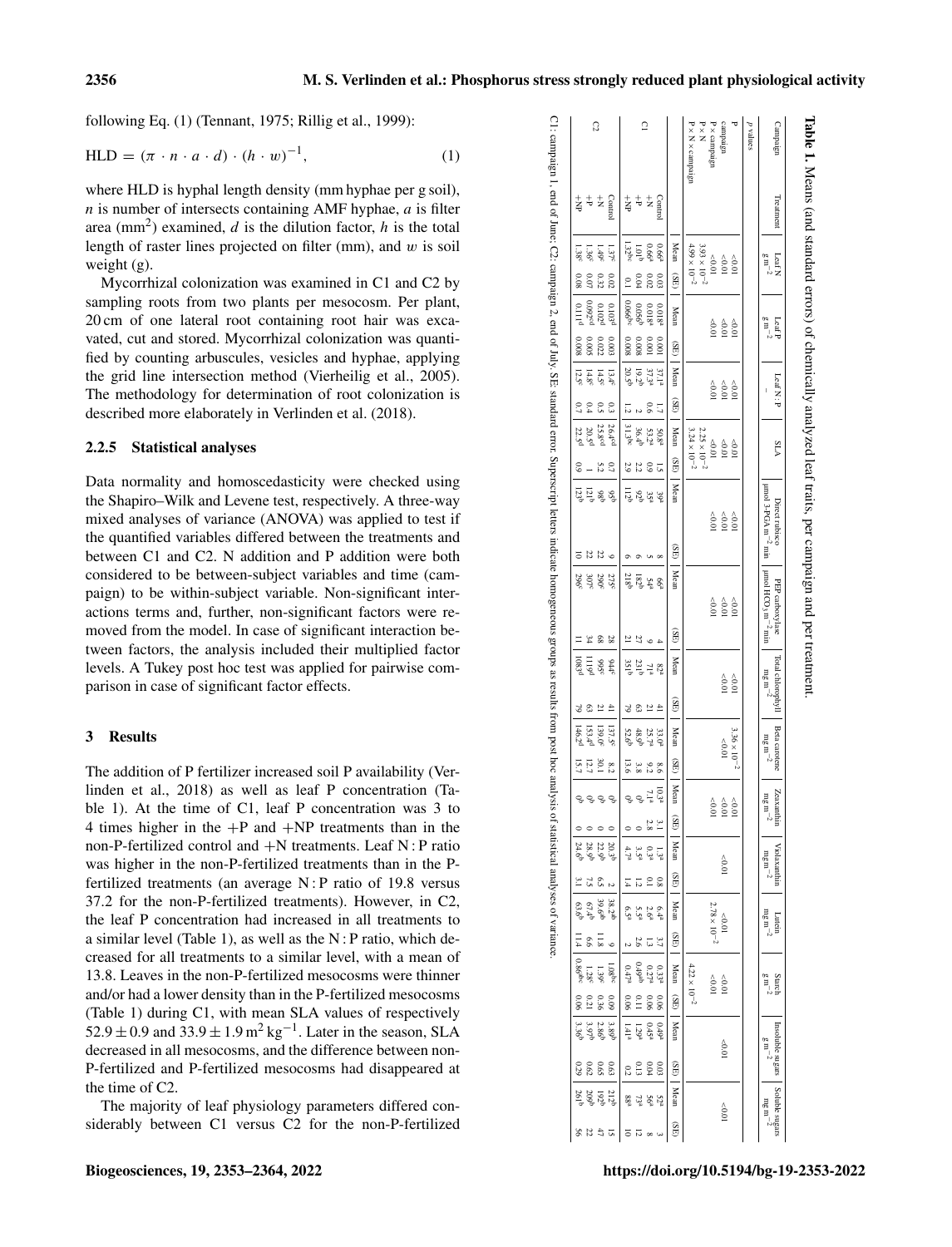treatments, while for the P-fertilized treatments differences between C1 and C2 were much less pronounced. During C1, photosynthetic activity was very low in the non-P-fertilized treatments, with a mean  $A_{\text{max}}$  of 6.2 ( $\pm$  4.1) µmol m<sup>-2</sup> s<sup>-1</sup> for the control and +N treatments. In contrast, the +P and  $+NP$  treatments showed a mean  $A_{\text{max}}$  more than 4 times higher than in the non-P-fertilized mesocosms (Fig. 1a). A similarly high  $A_{\text{max}}$  level was reached for all treatments in C2 (Fig. 1a). Also  $R_{dark}$  was smaller in the non-P-fertilized treatments in C1 (Fig. 1b) and reached a similar level as the  $+P$ and  $+NP$  treatments in C2. Photosynthetic parameters  $J_{\text{max}}$ ,  $v_{\text{cmax}}$  and  $v_{\text{cmax}}$  were all lower in the non-P-fertilized treatments than in the P-fertilized treatments during C1 (Fig. 1c– e), but by the time of C2,  $J_{\text{max}}$  had increased in the non-Pfertilized mesocosms to the level of the P-fertilized mesocosms.  $V_{\text{cmax}}$  in the non-P-fertilized mesocosms had even increased to a level of about 45 % higher than the P-fertilized mesocosms, while the P-fertilized mesocosms showed very similar  $J_{\text{max}}$ ,  $v_{\text{cmax}}$  and  $v_{\text{pmax}}$  for C1 and C2. Light-induced inhibition of respiration (Fig. 1f) was variable amongst the mesocosms, though on average it tended to be higher in the non-P-fertilized mesocosms during C1, whereas no trend was observed during C2. The light compensation point was initially lower in the non-P-fertilized plants (i.e., in the stressed plants photosynthetic activity occurred at a lower light availability than in the P-fertilized treatments), whereas during C2 no differences were observed between the mesocosms (Fig. 1g).

Similar to the gas exchange measurements, the leaf chemistry showed a strong difference between non-P-fertilized and P-fertilized plots during C1, but not during C2. Direct rubisco concentration was initially lower in the non-P-fertilized mesocosms (Table 1), which was also true for the enzyme PEP carboxylase (Table 1). A P and campaign effect was observed for total chlorophyll (Table 1; similarly for chlorophyll  $a$  and chlorophyll  $b$ ; data not shown); its concentration was 4 times higher in the P-fertilized mesocosms during C1. Also beta-carotene concentration was initially higher in the P-fertilized mesocosms (Table 1). Zeaxanthin was only detected in the non-P-fertilized leaves during C1 (Table 1). For both lutein and violaxanthin no differences among the treatments were observed during C1. There was a tendency of lower starch in the P-stressed mesocosms as compared to the P-fertilized mesocosms during C1, although there was no P effect, whereas the campaign effect and interactions  $P \times$  campaign and  $N \times P \times$  campaign were significant.

During C2, direct rubisco concentration increased in the non-P-fertilized mesocosms to the same level as in Pfertilized mesocosms, while PEP carboxylase concentration increased in all mesocosms to reach a similar level in C2. Chlorophyll concentration increased more than 12-fold for the non-P-fertilized mesocosms from C1 to C2; for the Pfertilized mesocosms almost 4-fold. A similar trend was observed for beta-carotene (Table 1), of which concentrations increased 5- and 3-fold, respectively. Also lutein and violaxanthin were present in higher concentrations during C2 (Table 1). Zeaxanthin was not detected during C2. The leaf starch concentration differed over time; leaves contained much less starch during C1 than during C2 (Table 1).

One month after establishing the experimental setup (during C1), no AMF were detected in plant roots or in the mesh bags (Fig. 2). One month later, i.e., during C2, however, AMF had clearly established, with a mean hyphal length density of 760 mm per g soil in all treatments. The percentage of roots colonized was higher in the non-P-fertilized treatments than in the P-fertilized plots (67 % vs. 40 % on average) (Fig. 2; Ven et al., 2020a).

#### 4 Discussion

The unfertilized soil in our experiment was clearly Pimpoverished; addition of P increased plant productivity, whereas N addition did not. End-of-season dry biomass reached 81 ( $\pm$  7) and 510 ( $\pm$  24) g m<sup>-2</sup> for the non-Pfertilized and P-fertilized treatments, respectively (as reported in an earlier publication of this experiment; Verlinden et al., 2018). N addition had no effect on the leaf-scale measurements; therefore we focus on effects of P.

Leaf photosynthetic parameters and most leaf chemistry parameters showed clear changes throughout the season, as verified by the significant  $P \times$  campaign interaction effects (Fig. 1, Table 1). During C1, leaf P concentrations in the non-P-fertilized plants were 3 times lower than in the P-fertilized plants, whereas leaf P concentrations were similar for non-Pfertilized and P-fertilized treatments during C2. Since growth of plants with leaf N : P ratios higher than 16 (Koerselman and Meuleman, 1996) or 20 (Güsewell, 2004) is considered to be P-limited, the high leaf N : P ratios of about 37 illustrate a clear P limitation of plant growth for the non-P-fertilized treatments in C1, while P-fertilized treatments were close to P limitation. In C2, plants seemed to have reached a favorable allocation of N and P, as indicated by the favorable  $N : P$  ratio (i.e., between 9 and 18; Beauchamp and Hamilton, 1970) in all treatments. Accordingly, the leaves of the non-P-fertilized plants were yellow in the first weeks of the experiment but greened up later.

The initial P limitation present during C1 strongly limited leaf-level photosynthesis as  $A_{\text{max}}$ ,  $J_{\text{max}}$  and  $v_{\text{cmax}}$  were 3 to 4 times lower in non-P-fertilized than in P-fertilized plants. This inhibitory effect can be attributed to the decrease in the pool size of ribulose-1,5-bisphosphate (RuBP) and its regeneration (Jacob and Lawlor, 1992; Pieters et al., 2001; Calderón-Vázquez et al., 2009) or by feedback inhibition of photosynthesis, but the latter was not specifically tested. Feedback inhibition of photosynthesis can be induced by elevated soluble sugar levels decreasing the gene expression of photosynthetic enzymes (e.g., PEPC, malic enzyme and rubisco) (Jeannette et al., 2000; AbdElgawad et al., 2020). This was not likely the case here since during C1 sugar lev-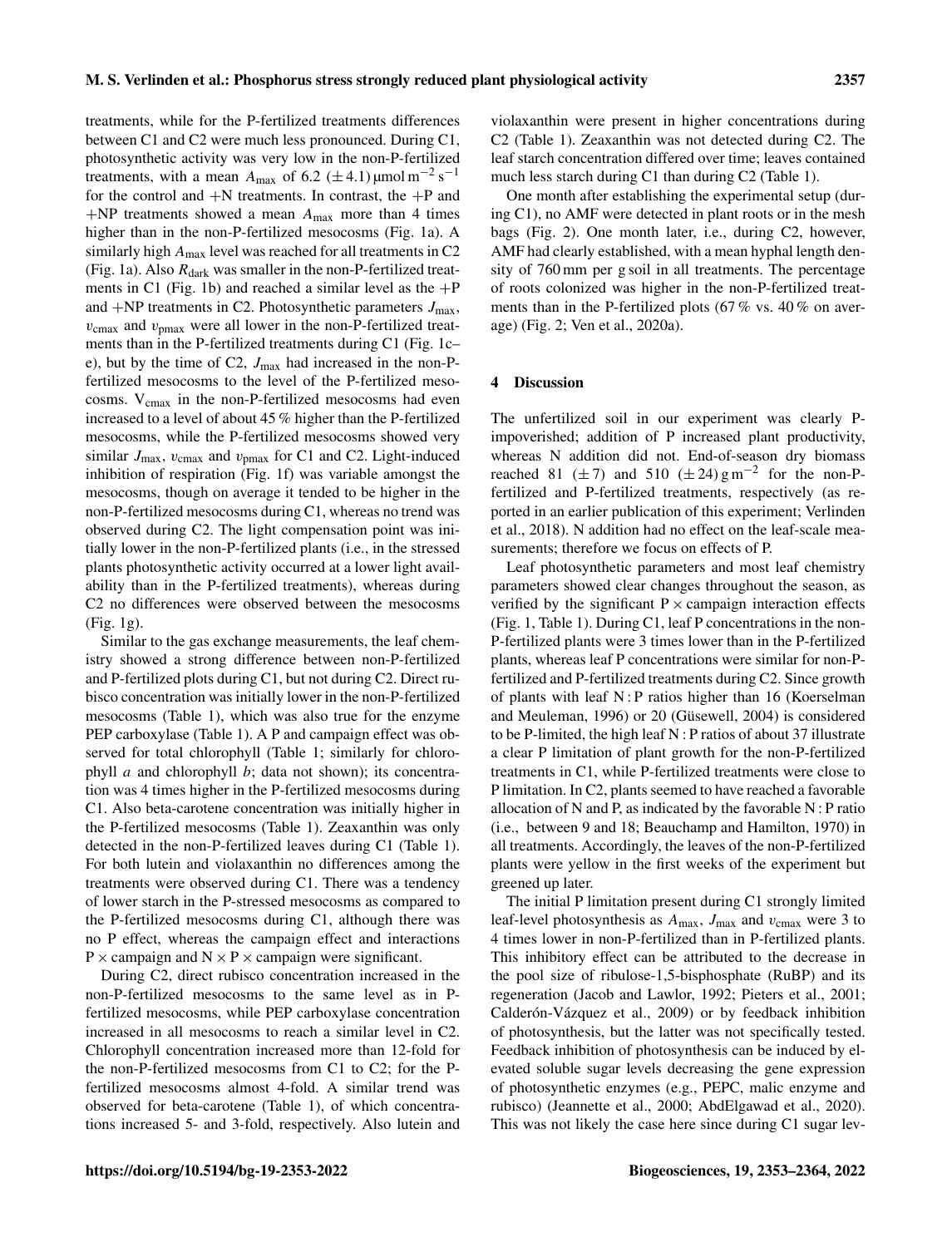

Figure 1. (a–g) Means of parameters deduced from leaf  $CO<sub>2</sub>$  exchange measurements per treatment and campaign. Error bars indicate standard error. C1: campaign 1, end of June; C2: campaign 2, end of July; control treatment: not fertilized; +N treatment: nitrogen-fertilized; +P treatment: phosphorus-fertilized; +NP treatment: both nitrogen- and phosphorus-fertilized. Letters above bars indicate significant differences. Significant effects are given with p value below the plots.  $A_{\text{max}}$ : maximal assimilation rate;  $R_{\text{dark}}$ ; leaf dark respiration;  $R_{\text{dark}}/A_{\text{max}}$ : ratio of leaf dark respiration to maximal assimilation rate;  $J_{\text{max}}$ : maximum electron transport rate;  $v_{\text{cmax}}$ : maximal rubisco carboxylation rate;  $v_{\text{pmax}}$ : maximum PEP carboxylation rate.

els tended to be lower in the non-P-fertilized than in the Pfertilized treatments. Lower starch and soluble sugar synthesis, like in the non-P-fertilized treatments, can slow Pi regeneration and limit ATP production and eventually the functioning of the Calvin cycle, which is known as short-term feedback regulation of photosynthesis (Griffin and Seemann, 1996).

Also rubisco levels were about 3 times lower in the non-P-fertilized plants than in the P-fertilized plants (Table 1). Insufficient P restricts the conversion of adenosine diphosphate (ADP) to ATP, limiting the RuBP regeneration (Rao and Terry, 1989; Calderón-Vázquez et al., 2009). C<sub>4</sub> plants can maintain adequate levels of P in the bundle cells, and their growth is therefore generally less constrained by P limitation as compared to  $C_3$  plants (Calderón-Vázquez et al., 2009). This indicates that in our experiment, plants that did not receive P fertilizer must have experienced extreme P limitation early in the season in our experiment. Nonetheless,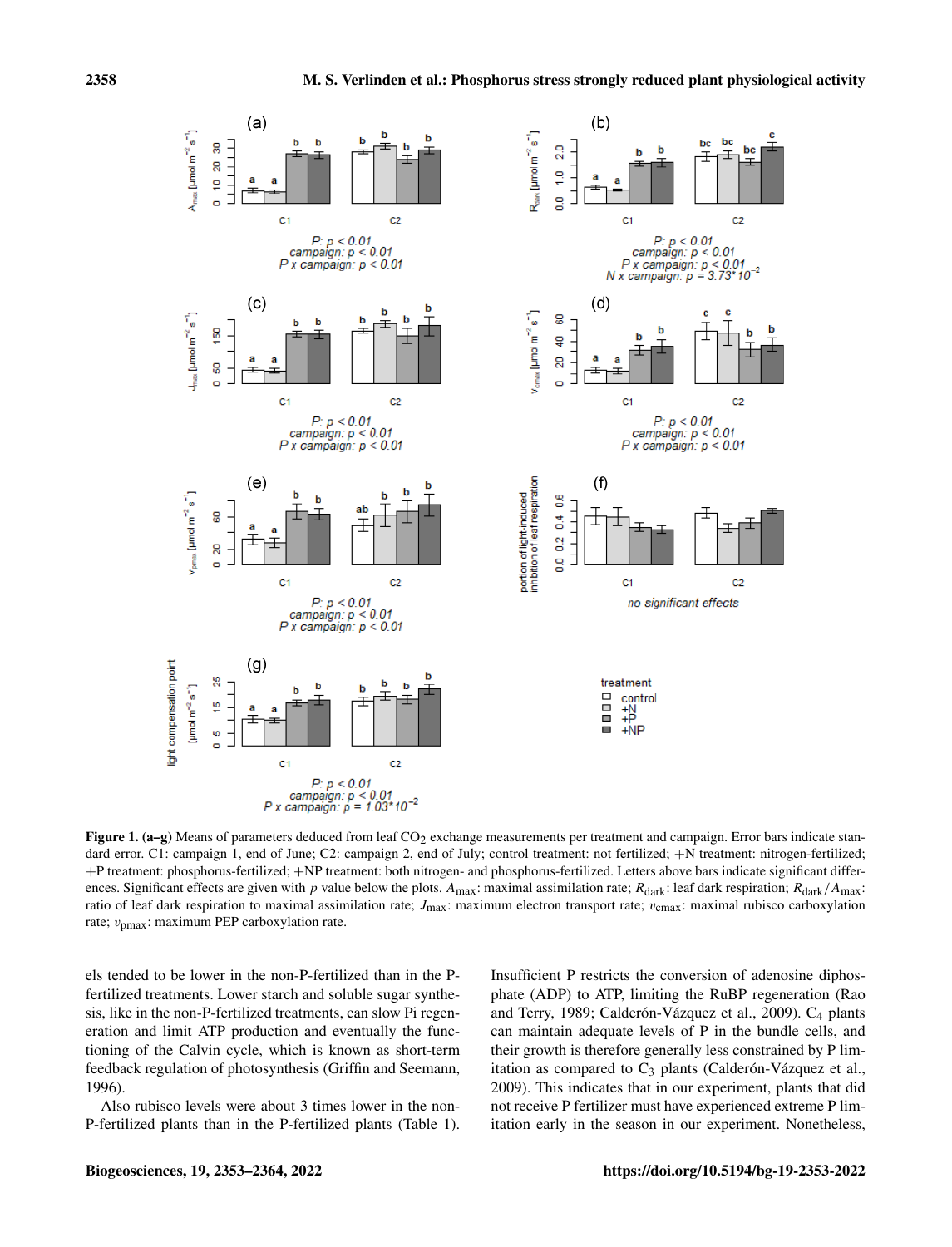

Figure 2. Means of mycorrhizal hyphal length (a) and root colonization (b) by time of C1 and C2. Error bars indicate standard error. Letters above bars indicate statistical differences. Significant effects are given with p value below the plots. Note that the values for C1 were (close to) zero, indicating that root colonization with AMF was negligible.

during C2, photosynthetic parameters reached similar values for all treatments.

Total chlorophyll can drop drastically in case of P deprivation (Jacob and Lawlor, 1991; Usuda and Shimogawara, 1991). In our experiment, chlorophyll concentration was initially lower in the non-P-fertilized mesocosms as compared to the P-fertilized mesocosms. During C2, however, chlorophyll concentration strongly increased in all treatments, in both the initially non-P-fertilized plants, where the chlorophyll increase was accompanied by increased photosynthesis, and in the P-fertilized plants. In the latter ones  $A_{\text{max}}$ did not differ between C1 and C2, indicating that photosynthesis did not increase despite the increase in chlorophyll concentration. Zeaxanthin was only detected in the non-Pfertilized plants during C1. Schlüter et al. (2013) showed the enhancement of protective pigments, such as zeaxanthin, in maize leaves when growing at low P availability. Zeaxanthin plays a key role in the protection of photosynthetic organisms against excess light, minimizing the over-excitation (Jahns and Holzwarth, 2012; Kuczyńska et al., 2012; Ashraf and Harris, 2013). The xanthophyll violaxanthin is reversibly de-epoxidized to zeaxanthin in the xanthophyll cycle when the light absorbed exceeds the capacity of photosynthesis. Zeaxanthin synthesis thus acts as a rescuing mechanism in strongly photo-oxidizing conditions (Dall'Osto et al., 2010), and increased zeaxanthin concentrations imply a decrease in light harvesting. In our experiment, no zeaxanthin was detected later in the season, suggesting that P stress was relieved and plant growth recovered, as also indicated by the increased net photosynthetic rate.

P deprivation has been found to increase the leaf starch concentration in maize (Zhang et al., 2014), although decreases in starch levels under low-P conditions have also been reported (Schlüter et al., 2013). In our experiment, reduced photosynthetic rates were unlikely due to reduced sink strength as P addition had no clear effect on the leaf starch concentration (Table 1). The starch concentration did show a significant campaign effect and more than doubled from C1 to C2. Both sucrose and starch synthesis play important roles in the cellular recycling of phosphate for photosynthesis (Schlüter et al., 2013). A decrease in sugars and starch might lead to lower vitality and productivity of plants, as was previously observed in stressed  $C_4$  leaves (da Silva and Arrabaça, 2004). In our experiment, while there was no effect of P for both sugars and starch, the campaign effect illustrated an increase in sugars and starch from C1 to C2, possibly suggesting that plants in all treatments experienced nutrient stress during C1. Moreover, the increasing sugar and starch levels between C1 and C2 confirm that the low photosynthetic rates for the low-P treatments were not due to reduced sink strength.

Foliar respiration rate is suppressed in the light. The abrupt decline in quantum yield of net  $CO<sub>2</sub>$  assimilation that occurs at very low light, often near the photosynthetic light compensation point, is also known as the "Kok effect" (Kok, 1948). This light-induced inhibition of foliar respiration is reported to vary between 25 %–100 % (see references in Heskel et al., 2013) and is a source of uncertainty in current models of global terrestrial carbon cycling (Heskel and Tang, 2018). It can be impacted by environmental conditions such as temperature and soil nutrient availability (Heskel et al., 2012; Atkin et al., 2013). Here, the light-induced inhibition of respiration was highly variable among measured plants, largely ranging from 0.3 to 0.5, with high uncertainty levels. Several studies showed that increased soil nutrient availability can relax the degree of light-induced respiration, which was not confirmed in our experiment (Heskel et al., 2012; Atkin et al., 2013; Shapiro et al., 2004).

We applied  $20 \text{ kg} \text{ Pha}^{-1}$  for the P treatment at which A<sub>max</sub> reached its highest value of about 27 µmol m<sup>-2</sup> s<sup>-1</sup>. Zhang et al. (2014) showed that the critical level of P application for the maximal net photosynthetic rate of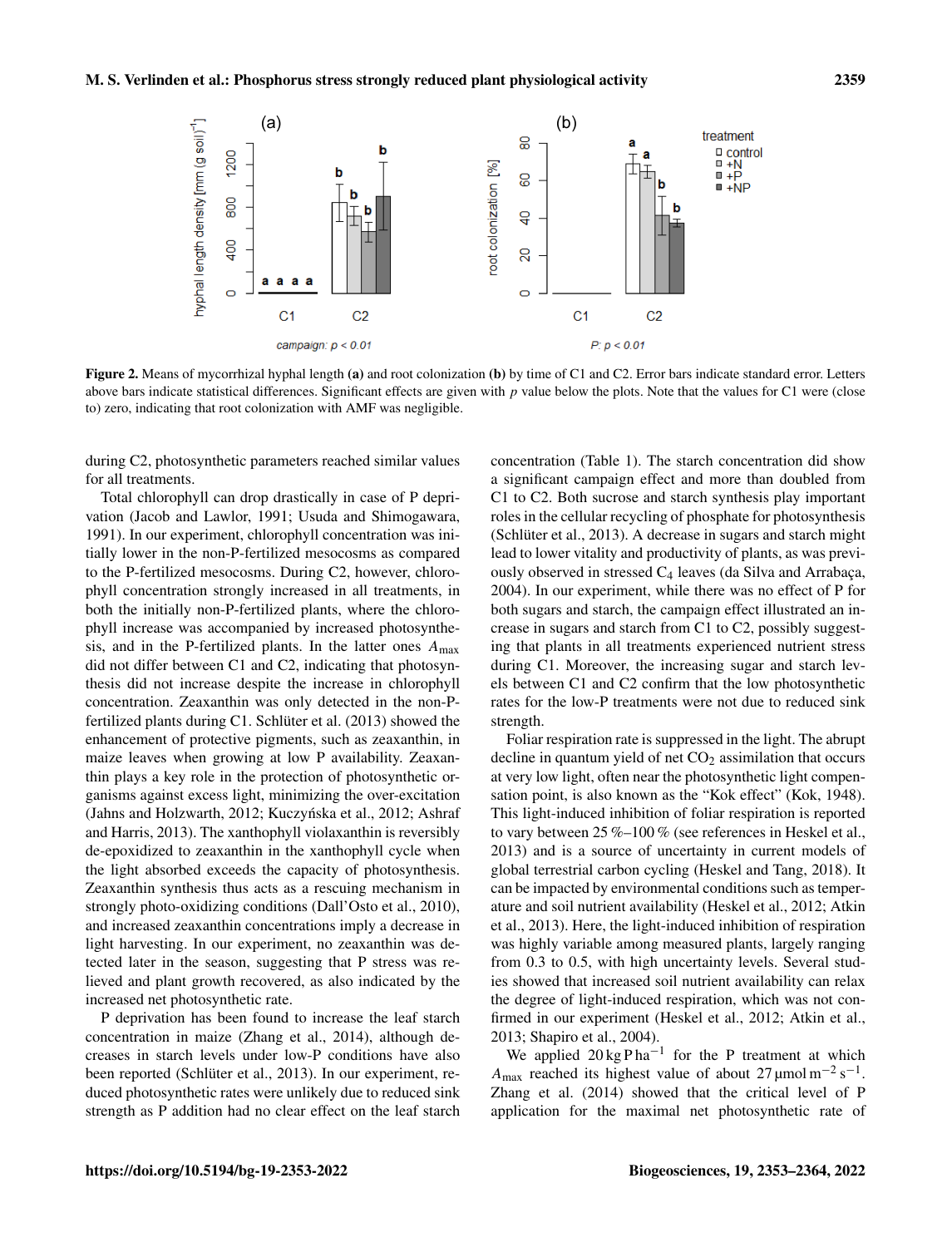maize (i.e.,  $30.3 \,\text{\mu}$ mol CO<sub>2</sub> m<sup>-2</sup> s<sup>-1</sup>) is between 15 and  $28 \text{ kg Pha}^{-1}$ , which is in agreement with our study. Higher P application rates did not result in higher net photosynthetic rates in the study of Zhang et al. (2014). In our experiment the non-P-fertilized plants reached similar net photosynthetic rates, but only after colonization by AMF during C2. The campaign effect revealed in our experiment, i.e., the remarkable difference in P effect between C1 and C2, was associated with the (slow) establishment of AMF. This may suggest that increased plant P uptake following mycorrhization caused a recovery of the non-P-fertilized plants and was beneficial for productivity in the P-fertilized plants as well (Verlinden et al., 2018). In the same experiment, we found that the partitioning to roots and to AMF was larger in the non-Pfertilized mesocosms as compared to the P-fertilized mesocosms (Verlinden et al., 2018). Interestingly, in the absence of AMF, plants that did not receive extra P died prematurely in pasteurized mesocosms not included in this study (but reported in Verlinden et al., 2018).

The similar leaf P concentrations in all treatments during C2 further supports our assumption of a strong stimulation of P acquisition through mycorrhizae in the non-P-fertilized plants. The establishment of mycorrhizal symbioses is believed to be one of the most successful strategies to maximize the access of plant roots to available P and thus overcome P stress (Smith and Read, 2008; Sánchez-Calderón et al., 2010; Hu et al., 2022). The hyphal network of mycorrhizae extends over a very large surface area, increasing prominently the absorbing area of roots. Their extraradical hyphae extend beyond the P depletion zone, absorbing P that is otherwise not accessible for the plant (Plenchette et al., 2005; Roy-Bolduc and Hijri, 2011). Besides, mycorrhizal fungi improve phosphate solubility because they produce exudates that liberate P from the minerals (e.g., Smith et al., 2011; Burghelea et al., 2015; Kobae, 2019; Etesami et al., 2021; Jansa et al., 2021). For example glomalin, a glycoprotein secreted by AMF, aids the uptake of nutrients such as Fe and P that are difficult to dissolve (Miransari, 2010; Emran et al., 2017; Begum et al., 2019). Mycorrhizae thus significantly contribute to plant nutrition and to P uptake in particular (Wright et al., 2005), which in turn can positively affect leaf gas exchange rates (Smith and Read, 2008; Augé et al., 2016). Also other adaptations to P stress (e.g., changes in root exudation and root morphology) may have occurred (Lambers et al., 2008), but these were not investigated in this experiment. In any case, the fact that the increase in photosynthetic parameters in the non-P-fertilized plants was associated with increased mycorrhization, while in the absence of AMF the plants that did not receive extra P died prematurely, strongly indicates that the AMF strategy was critical for overcoming P stress in our experiment.

The leaf-scale responses reported here correspond well to the ecosystem-scale gross primary production (GPP) measurements reported for the same experiment in Verlinden et al. (2018). In the first weeks, both were (very) low in the absence of P addition but showed a sudden increase about 6 weeks after planting. Although ecosystem-level GPP remained lower for the non-P-fertilized treatments, the photosynthesis system seemed to have fully recovered, as indicated by similar levels of leaf photosynthesis among all treatments during C2. These results are in line with the study by Rezáčová et al. (2018), who reported photosynthetic upregulation following the establishment of mycorrhizal symbiosis. Also our follow-up experiment with a P gradient confirmed the important stimulating role of AMF for plant productivity and photosynthesis (see Ven et al., 2020b).

To conclude, low P availability significantly decreased photosynthetic capacity, associated with reduced concentrations of photosynthetic enzymes and pigments. In contrast to the expected increase in nutrient stress because of further depletion of the soil as the growing season progressed, nutrient stress decreased over time, and for most leaf processes, pigments and enzymes under study, the fertilization effect had disappeared 2 months after planting. Our results point towards a key role of the AMF symbiosis and consequent increase in P uptake in explaining the vanishing P stress. These results add to the mounting evidence of a key role of mycorrhizal fungi in mediating plant responses to environmental changes (e.g., Vicca et al., 2009; Terrer et al., 2016; Parihar et al., 2020). This emphasizes the need to take into account not only nutrient availability but also mycorrhizal symbionts when studying and modeling photosynthesis and carbon cycling in terrestrial ecosystems.

*Data availability.* The used data are published on Zenodo [\(https:](https://zenodo.org/record/6428027) [//zenodo.org/record/6428027;](https://zenodo.org/record/6428027) Verlinden et al., 2022).

*Author contributions.* SV designed the experiment and research; MSV, HA and AV conducted the fieldwork and lab work; MSV made the first data analysis and draft of the manuscript; all authors provided expert advice and critically reviewed the manuscript.

*Competing interests.* At least one of the (co-)authors is a member of the editorial board of *Biogeosciences*. The peer-review process was guided by an independent editor, and the authors also have no other competing interests to declare.

*Disclaimer.* Publisher's note: Copernicus Publications remains neutral with regard to jurisdictional claims in published maps and institutional affiliations.

*Acknowledgements.* We gratefully acknowledge Fred Kockelbergh and Marc Wellens for technical support as well as Bart Hellemans, Lin Leemans and Eddy De Smet for logistic support at the field site.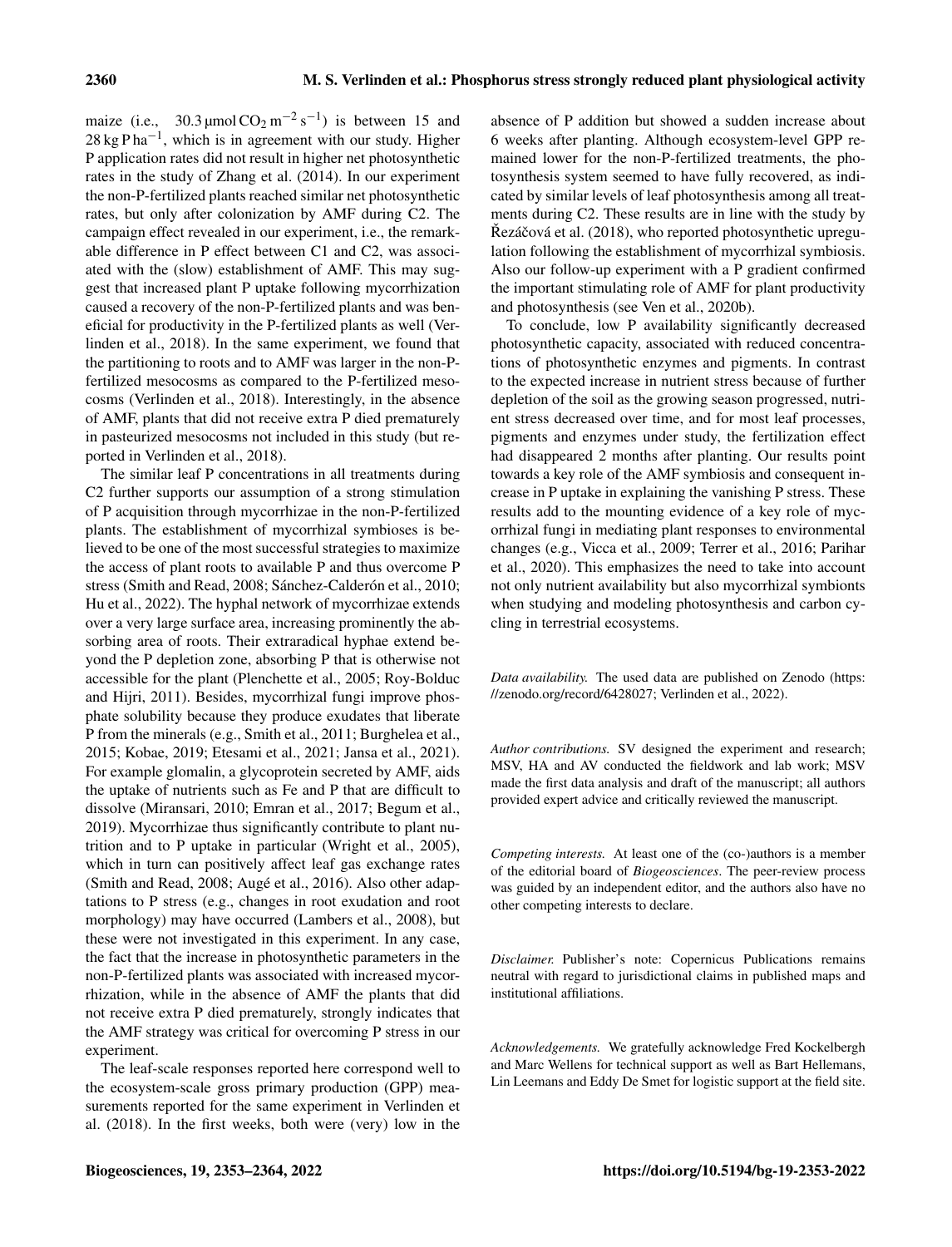*Financial support.* This research has been supported by the Research Foundation – Flanders (FWO) (grant nos. G0D5415N, 12U8918N and 12K0316N), the European Research Council (IMBALANCE-P grant no. 610028), the European Cooperation in Science and Technology (grant no. ES1308), the H2020 Marie Skłodowska-Curie Actions (grant no. 795299), and the Universiteit Antwerpen (Methusalem grant).

*Review statement.* This paper was edited by Dan Yakir and reviewed by four anonymous referees.

#### **References**

- AbdElgawad, H., Avramova, V., Baggerman, G., Van Raemdonck, G., Valkenborg, D., Van Ostade, X., Guisez, Y., Prinsen, E., Asard, H., Van den Ende, W., Gerrit, T. S., and Beemster, G. T. S.: Starch biosynthesis contributes to the maintenance of photosynthesis and leaf growth under drought stress in maize, Plant Cell Environ., 43, 2254–2271, https://doi.org[/10.1111/pce.13813,](https://doi.org/10.1111/pce.13813) 2020.
- AbdElgawad, H., Peshev, D., Zinta, G., Van den Ende, W., Janssens, I. A., and Asard, H.: Climate extreme effects on the chemical composition of temperate grassland species under ambient and elevated  $CO<sub>2</sub>$ : a comparison of fructan and non-Fructan accumulators, Plos One, 9, e92044, https://doi.org[/10.1371/journal.pone.0092044,](https://doi.org/10.1371/journal.pone.0092044) 2014.
- Ashraf, M. and Harris, P. J. C.: Photosynthesis under stressful environments: An overview, Photosynthetica, 51, 163–190, https://doi.org[/10.1007/s11099-013-0021-6,](https://doi.org/10.1007/s11099-013-0021-6) 2013.
- Atkin, O. K., Turnbull, M. H., Zaragoza-Castells, J., Fyllas, N. M., Lloyd J., Meir, P., and Griffin, K. L.: Increased light inhibition of respiration as soil fertility declines along a postglacial chronosequence in New Zealand, Plant Soil, 367, 163– 182, https://doi.org[/10.1007/s11104-013-1686-0,](https://doi.org/10.1007/s11104-013-1686-0) 2013.
- Augé, R. M., Toler, H. D., and Saxton, A. M.: Mycorrhizal stimulation of leaf gas exchange in relation to root colonization, shoot size, leaf phosphorus and nitrogen: a quantitative analysis of the literature using meta-regression, Front. Plant Sci., 7, 1084, https://doi.org[/10.3389/fpls.2016.01084,](https://doi.org/10.3389/fpls.2016.01084) 2016.
- Augusto, L., Achat, D. L., Jonard, M., Vidal, D., and Ringeval, B.: Soil parent material – A major driver of plant nutrient limitations in terrestrial ecosystems, Glob. Change Biol., 23, 3808–3824, https://doi.org[/10.1111/gcb.13691,](https://doi.org/10.1111/gcb.13691) 2017.
- Beauchamp, E. G. and Hamilton, H. A.: Optimum ratios of nitrogen and phosphorus fertilizers for corn determined by Homes' method of systematic variation, Can. J. Plant Sci., 50, 141–150, https://doi.org[/10.4141/cjps70-027,](https://doi.org/10.4141/cjps70-027) 1970.
- Begum, N., Qin, C., Ahanger, M. A., Raza, S., Khan, M. I., Ashraf, M., Ahmed, N., and Zhang, L.: Role of arbuscular mycorrhizal fungi in plant growth regulation: implications in abiotic stress tolerance, Front. Plant Sci., 10, 1068, https://doi.org[/10.3389/fpls.2019.01068,](https://doi.org/10.3389/fpls.2019.01068) 2019.
- Brooks, A.: Effects of phosphorus nutrition on ribulose 1,5 bisphosphate carboxylase activation, photosynthetic quantum yield and amounts of some Calvin-cycle metabolites in spinach leaves, Aust. J. Plant Physiol., 13, 221–237, https://doi.org[/10.1071/PP9860221,](https://doi.org/10.1071/PP9860221) 1986.
- Brooks, A., Woo, K. C., and Wong, S. C.: 1988 Effects of phosphorus nutrition on the response of photosynthesis to  $CO<sub>2</sub>$  and  $O<sub>2</sub>$ , activation of ribulose bisphosphate carboxylase and amounts of ribulose bisphosphate and 3 phosphoglycerate in spinach leaves, Photosyn. Res., 15, 133– 141, https://doi.org[/10.1007/bf00035257,](https://doi.org/10.1007/bf00035257) 1988.
- Bhagwat, A. S.: Activation of spinach ribulose 1,5-bisphosphate carboxylase by inorganic phosphate, Plant Sci. Lett., 23, 197– 206, 1981.
- Burghelea, C., Zaharescu, D. G., Dontsova, K., Maier, R., Huxman, T., and Chorover, J.: Mineral nutrient mobilization by plants from rock: influence of rock type and arbuscular mycorrhiza, Biogeochemistry, 124, 187–203, https://doi.org[/10.1007/s10533-](https://doi.org/10.1007/s10533-015-0092-5) [015-0092-5,](https://doi.org/10.1007/s10533-015-0092-5) 2015.
- Calderón-Vázquez, C., Alatorre-Cobos, F., Simpson-Williamson, J., and Herrera-Estrella, L.: Maize under phosphate limitation, in: Handbook of Maize: Its Biology, edited by: Bennetzen, J. L. and Hake, S. C., Springer, New York, USA, 381–404, https://doi.org[/10.1007/978-0-387-79418-1\\_19,](https://doi.org/10.1007/978-0-387-79418-1_19) 2009.
- Dall'Osto, L., Cazzaniga, S., Havaux, M., and Bassi, R.: Enhanced photoprotection by protein-bound vs free xanthophyll pools: a comparative analysis of chlorophyll b and xanthophyll biosynthesis mutants, Mol. Plant., 3, 576–593, https://doi.org[/10.1093/mp/ssp117,](https://doi.org/10.1093/mp/ssp117) 2010.
- da Silva, J. M. and Arrabaça, M. C.: Contributions of soluble carbohydrates to the osmotic adjustment in the  $C_4$ grass *Setaria sphacelata*: A comparison between rapidly and slowly imposed water stress, J. Plant Physiol., 161, 551–555, https://doi.org[/10.1078/0176-1617-01109,](https://doi.org/10.1078/0176-1617-01109) 2004.
- Duursma, R. A.: Plantecophys An R Package for Analysing and Modelling Leaf Gas Exchange Data, Plos One, 10, e0143346, https://doi.org[/10.1371/journal.pone.0143346,](https://doi.org/10.1371/journal.pone.0143346) 2015.
- Elser, J. J., Fagan, W. F., Denno, R. F., Dobberfuhl, D. R., Folarin, A., Huberty, A., Interlandi, S., Kilham, S. S., McCauley, E., Schulz, K. L., Siemann E. H., and Sterner, R. W.: Nutritional constraints in terrestrial and freshwater food webs, Nature, 408, 578–580, https://doi.org[/10.1038/35046058,](https://doi.org/10.1038/35046058) 2000.
- Emran, M., Rashad, M., Gispert, M., and Pardini, G.: Increasing soil nutrients availability and sustainability by glomalin in alkaline soils, Agricul. Biosystems Eng., 2, 74–84, 2017.
- Etesami, H., Jeong, B. R., and Glick, B. R.: Contribution of arbuscular mycorrhizal fungi, phosphate–solubilizing bacteria, and silicon to P uptake by plant, Front. Plant Sci., 12, 1355, https://doi.org[/10.3389/fpls.2021.699618,](https://doi.org/10.3389/fpls.2021.699618) 2021.
- Griffin, K. L. and Seemann, J. R.: Plants,  $CO<sub>2</sub>$  and photosynthesis in the 21st century, Chem. Biol., 3, 245–254, https://doi.org[/10.1016/S1074-5521\(96\)90104-0,](https://doi.org/10.1016/S1074-5521(96)90104-0) 1996.
- Güsewell, S.: N:P ratios in terrestrial plants: Variation and functional significance, New Phytol., 164, 243–266, https://doi.org[/10.1111/j.1469-8137.2004.01192.x,](https://doi.org/10.1111/j.1469-8137.2004.01192.x) 2004.
- Halsted, M. and Lynch, J. P.: Phosphorus responses of  $C_3$  and  $C_4$  species, J. Exp. Bot., 47, 497–505, https://doi.org[/10.1093/jxb/47.4.497,](https://doi.org/10.1093/jxb/47.4.497) 1996.
- Hartnett, D. C. and Wilson, G. W. T.: Mycorrhizae influence plant community structure and diversity in tallgrass prairie, Ecology, 80, 1187–1195, https://doi.org[/10.1890/0012-](https://doi.org/10.1890/0012-9658(1999)080[1187:MIPCSA]2.0.CO;2) [9658\(1999\)080\[1187:MIPCSA\]2.0.CO;2,](https://doi.org/10.1890/0012-9658(1999)080[1187:MIPCSA]2.0.CO;2) 1999.
- Heskel, M. A. and Tang, J.: Environmental controls on light inhibition of respiration and leaf and canopy daytime carbon exchange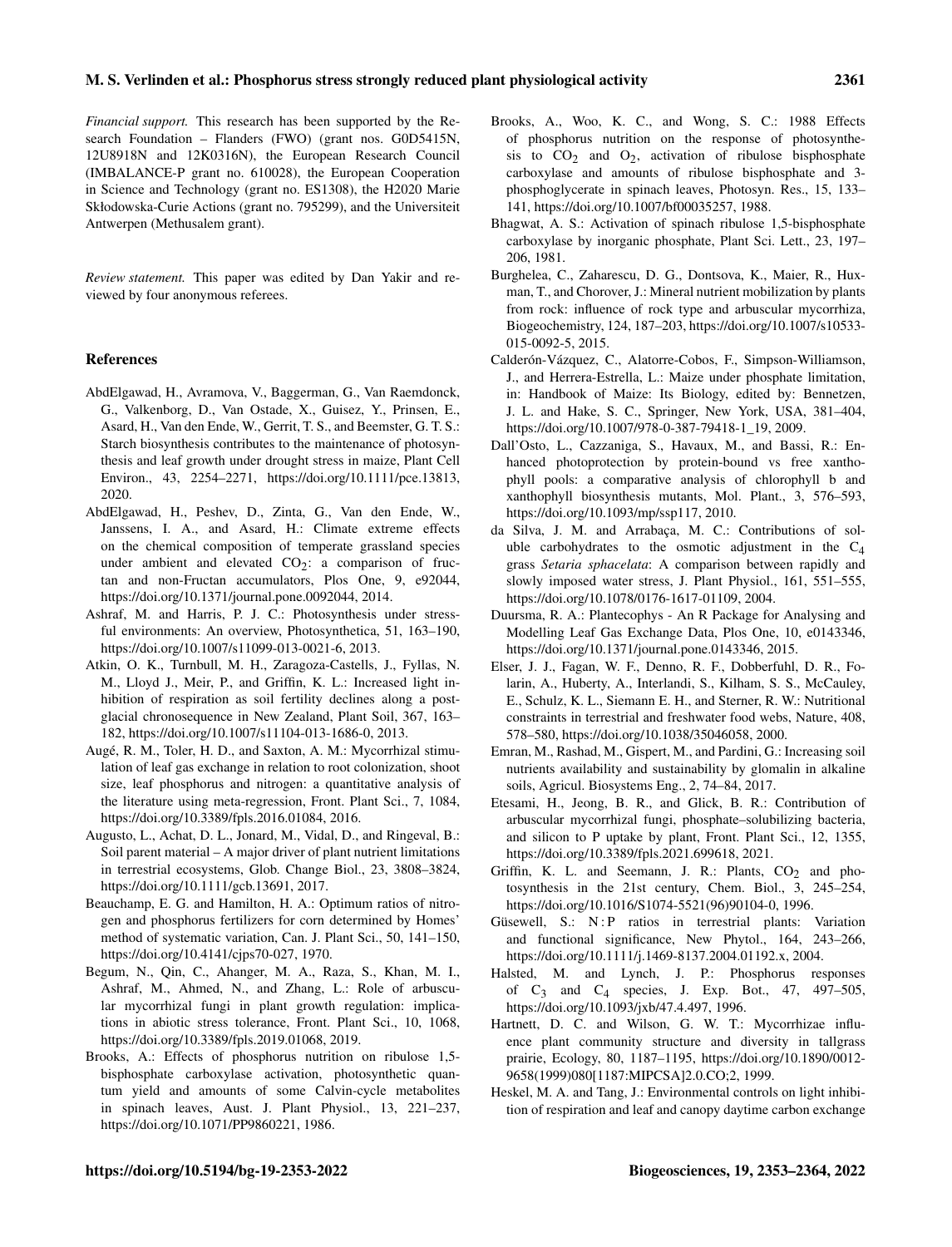in a temperate deciduous forest, Tree Physiol., 38, 1886–1902, https://doi.org[/10.1093/treephys/tpy103,](https://doi.org/10.1093/treephys/tpy103) 2018.

- Heskel, M. A., Anderson, O. R., Atkin, O. K., Turnbull, M. H., and Griffin, K. L.: Leaf- and cell-level carbon cycling responses to a nitrogen and phosphorus gradient in two Arctic tundra species, Am. J. Bot., 99, 1702–1714, https://doi.org[/10.3732/ajb.1200251,](https://doi.org/10.3732/ajb.1200251) 2012.
- Heskel, M. A., Atkin, O. K., Turnbull, M. H., and Griffin, K. L.: Bringing the Kok effect to light: A review on the integration of daytime respiration and net ecosystem exchange, Ecosphere, 4, 1–14, https://doi.org[/10.1890/ES13-00120.1,](https://doi.org/10.1890/ES13-00120.1) 2013.
- Hoeksema, J. D., Chaudhary, V. B., Gehring, C. A., Johnson, N. C., Karst, J., Koide, R. T., Pringle, A., Zabinski, C., Bever, J. D., Moore, J. C., Wilson, G. W. T., Klironomos, J. N., and Umbanhowar, J.: A meta-analysis of context-dependency in plant response to inoculation with mycorrhizal fungi, Ecol. Lett., 13, 394–407, https://doi.org[/10.1111/j.1461-0248.2009.01430.x,](https://doi.org/10.1111/j.1461-0248.2009.01430.x) 2010.
- Hu, Y., Chen, J., Hui, D., Wang, Y.-P., Li, J., Chen, J., Chen, G., Zhu, Y., Zhang, L., Zhang, D., and Deng, Q.: Mycorrhizal fungi alleviate acidification-induced phosphorus limitation: Evidence from a decade-long field experiment of simulated acid deposition in a tropical forest in south China, Glob. Change Biol., 00, 1–15, https://doi.org[/10.1111/gcb.16135,](https://doi.org/10.1111/gcb.16135) 2022.
- Jacob, J. and Lawlor, D. W.: Stomatal and mesophyll limitations of photosynthesis in phosphate deficient sunflower, maize and wheat plants, J. Exp. Bot., 42, 1003–1011, https://doi.org[/10.1093/jxb/42.8.1003,](https://doi.org/10.1093/jxb/42.8.1003) 1991.
- Jacob, J. and Lawlor, D. W.: Dependence of photosynthesis of sunflower and maize leaves on phosphate supply, ribulose-1,5-bisphosphate carboxylase/oxygenase activity, and ribulose-1,5-bisphosphate pool size, Plant Physiol., 98, 801–807, https://doi.org[/10.1104/pp.98.3.801,](https://doi.org/10.1104/pp.98.3.801) 1992.
- Jahns, P. and Holzwarth, A. R.: The role of the xanthophyll cycle and of lutein in photoprotection of photosystem II, Biochim. Biophys. Ac., 1817, 182–193, https://doi.org[/10.1016/j.bbabio.2011.04.012,](https://doi.org/10.1016/j.bbabio.2011.04.012) 2012.
- Jansa, J., Finlay, R., Wallander, H., Smith, F. A., and Smith, S. E.: Role of mycorrhizal symbioses in phosphorus cycling, in: Phosphorus in Action. Soil Biology, vol 26, edited by: Bünemann, E., Oberson, A. and Frossard, E., Springer, Berlin, Heidelberg, Germany, 137–168, https://doi.org[/10.1007/978-3-642-](https://doi.org/10.1007/978-3-642-15271-9_6) [15271-9\\_6,](https://doi.org/10.1007/978-3-642-15271-9_6) 2011.
- Jeannette, E., Reyss, A., Gregory, N., Gantet, P., and Prioul, J. L.: Carbohydrate metabolism in a heat-girdled maize source leaf, Plant Cell Environ., 23, 61–69, https://doi.org[/10.1046/j.1365-](https://doi.org/10.1046/j.1365-3040.2000.00519.x) [3040.2000.00519.x,](https://doi.org/10.1046/j.1365-3040.2000.00519.x) 2000.
- Johnston, A. E. and Poulton, P. R.: Phosphorus in Agriculture: A Review of Results from 175 Years of Research at Rothamsted, UK, J. Environ. Qual., 48, 1133–1144, https://doi.org[/10.2134/jeq2019.02.0078,](https://doi.org/10.2134/jeq2019.02.0078) 2019.
- Khan, A., Lu, G., Ayaz, M., Zhang, H., Wang, R., Lv, F., Yang, X., Sun, B., and Zhang, S.: Phosphorus efficiency, soil phosphorus dynamics and critical phosphorus level under long-term fertilization for single and double cropping systems, Agr. Ecosyst. Environ., 256, 1–11, https://doi.org[/10.1016/j.agee.2018.01.006,](https://doi.org/10.1016/j.agee.2018.01.006) 2018.
- Kobae, Y.: Dynamic phosphate uptake in arbuscular mycorrhizal roots under field conditions, Front. Environ. Sci., 6, 159, https://doi.org[/10.3389/fenvs.2018.00159,](https://doi.org/10.3389/fenvs.2018.00159) 2019.
- Koerselman, W. and Meuleman, A. F. M.: The vegetation N : P ratio: a new tool to detect the nature of nutrient limitation, J. Appl. Ecol., 33, 1441–1450, https://doi.org[/10.2307/2404783,](https://doi.org/10.2307/2404783) 1996.
- Kok, B.: A critical consideration of the quantum yield of Chlorellaphotosynthesis, Enzymologia, 13, 1–56, 1948.
- Kuczynska, P., Latowski, D., Niczyporuk, S., Olchawa-Pajor, M., ´ Jahns, P., Gruszecki, W. I., and Strzałka, K.: Zeaxanthin epoxidation – an in vitro approach, Acta Biochim. Pol. 59, 105–107, https://doi.org[/10.18388/abp.2012\\_2182,](https://doi.org/10.18388/abp.2012_2182) 2012.
- Lambers, H., Raven, J. A., Shaver, G. R., and Smith, S. E.: Plant nutrient-acquisition strategies change with soil age, Trends Ecol. Evol., 23, 95–103, https://doi.org[/10.1016/j.tree.2007.10.008,](https://doi.org/10.1016/j.tree.2007.10.008) 2008.
- Lewis, J. D., Griffin, K. L., Thomas, R. B., and Strain, B. R.: Phosphorus supply affects the photosynthetic capacity of loblolly pine grown in elevated carbon dioxide, Tree Physiol., 14, 1229–1244, https://doi.org[/10.1093/treephys/14.11.1229,](https://doi.org/10.1093/treephys/14.11.1229) 1994.
- Loustau, D., Brahim, M. B., Gaudillère, J. P., and Dreyer, E.: Photosynthetic responses to phosphorus nutrition in twoyear-old maritime pine seedlings, Tree Physiol., 19, 707–715, https://doi.org[/10.1093/treephys/19.11.707,](https://doi.org/10.1093/treephys/19.11.707) 1999.
- Miner, G. L. and Bauerle, W. L.: Seasonal responses of photosynthetic parameters in maize and sunflower and their relationship with leaf functional traits, Plant Cell Environ., 42, 1561–1574, https://doi.org[/10.1111/pce.13511,](https://doi.org/10.1111/pce.13511) 2019.
- Miransari, M.: Contribution of arbuscular mycorrhizal symbiosis to plant growth under different types of soil stress, Plant Biol., 12, 563–569, https://doi.org[/10.1111/j.1438-8677.2009.00308.x,](https://doi.org/10.1111/j.1438-8677.2009.00308.x) 2010.
- Parihar, M., Rakshit, A., Meena, V. S., Gupta, V. K., Rana, K., Choudhary, M., Tiwari, G., Mishra, P. K., Pattanayak, A., Bisht, J. K., Jatav, S. S., Khati, P., and Jatav, H. S.: The potential of arbuscular mycorrhizal fungi in C cycling: a review, Arch. Microbiol., 202, 1581–1596, https://doi.org[/10.1007/s00203-020-](https://doi.org/10.1007/s00203-020-01915-x) [01915-x,](https://doi.org/10.1007/s00203-020-01915-x) 2020.
- Parry, M. A., Keys, A. J., Madgwick, P. J., Carmo-Silva, A. E., and Andralojc, P. J.: Rubisco regulation: a role for inhibitors, J. Exp. Bot., 59, 1569–1580, https://doi.org[/10.1093/jxb/ern084,](https://doi.org/10.1093/jxb/ern084) 2008.
- Paul, M. J. and Foyer, C. H.: Sink regulation of photosynthesis, J. Exp. Bot., 52, 1383–1400, https://doi.org[/10.1093/jexbot/52.360.1383,](https://doi.org/10.1093/jexbot/52.360.1383) 2001.
- Paul, M. J. and Stitt, M.: Effects of nitrogen and phosphorus deficiencies on levels of carbohydrates, respiratory enzymes and metabolites in seedlings of tobacco and their response to exogenous sucrose, Plant Cell Environ., 16, 1047–1057, https://doi.org[/10.1111/j.1365-3040.1996.tb02062.x,](https://doi.org/10.1111/j.1365-3040.1996.tb02062.x) 1993.
- Peñuelas, J., Poulter, B., Sardans, J., Ciais, P., van der Velde, M., Bopp, L., Boucher, O., Godderis, Y., Hinsinger, P., Llusia, J., Nardin, E., Vicca, S., Obersteiner, M., and Janssens, I. A.: Human-induced nitrogen-phosphorus imbalances alter natural and managed ecosystems across the globe. Nat. Commun., 4, 2934, https://doi.org[/10.1038/ncomms3934,](https://doi.org/10.1038/ncomms3934) 2013.
- Pieters, A. J., Paul, M. J., and Lawlor, D. W.: Low sink demand limits photosynthesis under P(i) deficiency, J. Exp. Bot., 52, 1083– 1091, https://doi.org[/10.1093/jexbot/52.358.1083,](https://doi.org/10.1093/jexbot/52.358.1083) 2001.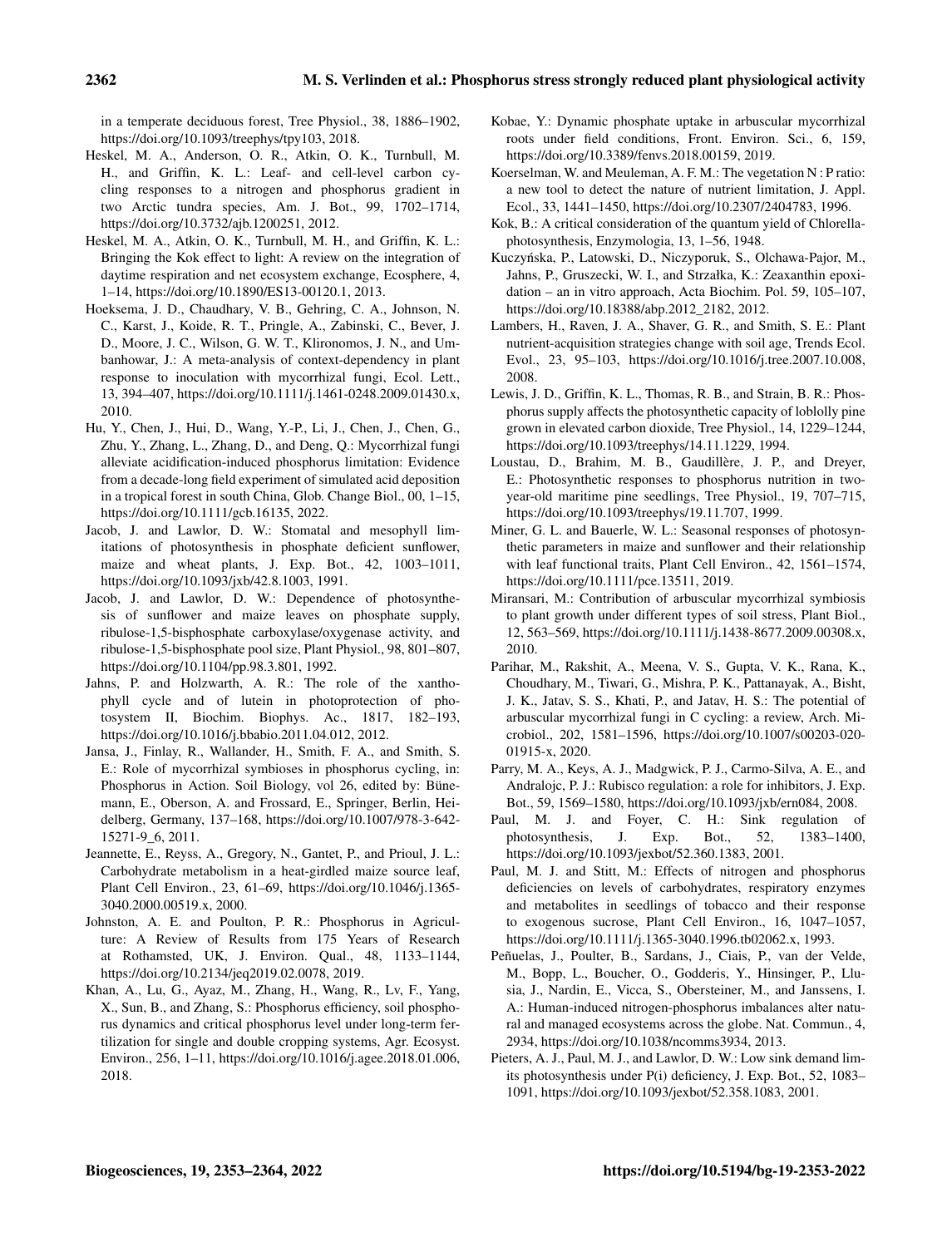- Plenchette, C., Clermont-Dauphin, C., Meynard, J. M., and Fortin, J. A.: Managing arbuscular mycorrhizal fungi in cropping systems, Can. J. Plant Sci., 85, 31–40, https://doi.org[/10.4141/P03-](https://doi.org/10.4141/P03-159) [159,](https://doi.org/10.4141/P03-159) 2005.
- Rao, I. M. and Terry, N.: Leaf phosphate status, photosynthesis, and carbon partitioning in sugar beet I. Changes in growth, gas exchange, and Calvin cycle enzymes, Plant Physiol., 90, 814–819, https://doi.org[/10.1104/pp.90.3.814,](https://doi.org/10.1104/pp.90.3.814) 1989.
- Řezáčová, V., Slavíková, R., Zemková, L., Konvalinková, T., Procházková, V., Šťovíček, V., Hršelová, H., Beskid, O., Hujslová, M., Gryndlerová, H., Gryndler, M., Püschel, D., and Jansa, J.: Mycorrhizal symbiosis induces plant carbon reallocation differently in  $C_3$  and  $C_4$  Panicum grasses, Plant Soil, 425, 441–456, https://doi.org[/10.1007/s11104-018-3606-9,](https://doi.org/10.1007/s11104-018-3606-9) 2018.
- Rillig, M. C., Field, C. B., and Allen, M. F.: Soil biota responses to long-term atmospheric  $CO<sub>2</sub>$  enrichment in two California annual grasslands, Oecologia, 119, 572–577, https://doi.org[/10.1007/s004420050821,](https://doi.org/10.1007/s004420050821) 1999.
- Rodríguez, D. and Goudriaan, J.: Effects of phosphorus and drought stresses on dry-matter and phosphorus allocation in wheat, J. Plant Nutr., 18, 2501–2517, https://doi.org[/10.1080/01904169509365080,](https://doi.org/10.1080/01904169509365080) 1995.
- Rodríguez, D., Keltjens, W. G., and Goudriaan, J.: Plant leaf area expansion and assimilate production in wheat (*Triticum aestivum* L.) growing under low phosphorus conditions, Plant Soil, 200, 227–240, https://doi.org[/10.1023/a:1004310217694,](https://doi.org/10.1023/a:1004310217694) 1998.
- Rodríguez, D., Andrade, F. H., and Goudriaan, J.: Does assimilate supply limit leaf expansion in wheat grown in the field under low phosphorus availability?, Field Crops Res., 67, 227–238, https://doi.org[/10.1016/s0378-4290\(00\)00098-8,](https://doi.org/10.1016/s0378-4290(00)00098-8) 2000.
- Rogers, A.: The use and misuse of  $V_{\text{cmax}}$  in Earth System Models, Photosynth. Res., 119, 15–29, https://doi.org[/10.1007/s11120-](https://doi.org/10.1007/s11120-013-9818-1) [013-9818-1,](https://doi.org/10.1007/s11120-013-9818-1) 2014.
- Roy-Bolduc, A. and Hijri, M.: The use of mycorrhizae to enhance phosphorus uptake: A way out the phosphorus crisis, J. Biofertil. Biopestici., 2, 104, https://doi.org[/10.4172/2155-6202.1000104,](https://doi.org/10.4172/2155-6202.1000104) 2011.
- Sánchez-Calderón, L., Chacon-López, A., Perez-Torres, C., and Herrera-Estrella, L.: Phosphorus: Plants strategies to cope with its scarcity, in: Cell Biology of Metals and Nutrients, Plant Cell Monographs, vol 17, edited by: Hell, R. and Mendel, R. R., Springer, Berlin, Heidelberg, Germany, 173–198, https://doi.org[/10.1007/978-3-642-10613-2\\_8,](https://doi.org/10.1007/978-3-642-10613-2_8) 2010.
- Schlüter, U., Colmsee, C., Scholz, U., Bräutigam, A., Weber, A. P. M., Zellerhoff, N., Bucher, M., Fahnenstich, H., and Sonnewald, U.: Adaptation of maize source leaf metabolism to stress related disturbances in carbon, nitrogen and phosphorus balance, BMC Genomics 14, 442, https://doi.org[/10.1186/1471-2164-14-](https://doi.org/10.1186/1471-2164-14-442) [442,](https://doi.org/10.1186/1471-2164-14-442) 2013.
- Schulze, E.-D., Beck, E., and Müller-Hohenstein, K. (Eds.): Plant Ecology, Springer, Berlin, Heidelberg, Germany, ISBN 3-540- 20833-X, 2005.
- Shapiro, J. B., Griffin, K. L., Lewis, J. D., and Tissue, T. D.: Response of *Xanthium strumarium* leaf respiration in the light to elevated  $CO<sub>2</sub>$  concentration, nitrogen availability and temperature, New Phytol., 162, 377–386, https://doi.org[/10.1111/j.1469-](https://doi.org/10.1111/j.1469-8137.2004.01046.x) [8137.2004.01046.x,](https://doi.org/10.1111/j.1469-8137.2004.01046.x) 2004.
- Smith, S. E. and Read, D. J.: Mycorrhizal Symbiosis, 3rd Edn., Academic Press, London, UK, ISBN 9780123705266, 2008.
- Smith, S. E., Jakobsen, I., Grønlund, M., and Smith, F. A.: Roles of arbuscular mycorrhizas in plant phosphorus nutrition: Interactions between pathways of phosphorus uptake in arbuscular mycorrhizal roots have important implications for understanding and manipulating plant phosphorus acquisition, Plant Physiol., 156, 1050–1057, https://doi.org[/10.1104/pp.111.174581,](https://doi.org/10.1104/pp.111.174581) 2011.
- Sulpice, R., Tschoep, H., von Korff, M., Bussis, D., Usadel, B., Hohne, M., Witucka-Wall, H., Altmann, T., Stitt, M., and Gibon, Y.: Description and applications of a rapid and sensitive non-radioactive microplate-based assay for maximum and initial activity of D-ribulose-1,5-bisphosphate carboxylase/oxygenase, Plant Cell Environ., 30, 1163–1175, https://doi.org[/10.1111/j.1365-3040.2007.01679.x,](https://doi.org/10.1111/j.1365-3040.2007.01679.x) 2007.
- Temminghoff, E. E. J. M. and Houba, V. J. G.: Plant Analysis Procedures, Springer Netherlands, Dordrecht, https://doi.org[/10.1007/978-1-4020-2976-9,](https://doi.org/10.1007/978-1-4020-2976-9) 2004.
- Tennant, D.: A test of a modified line intersect method of estimating root length, J. Ecol., 63, 995–1001, https://doi.org[/10.2307/2258617,](https://doi.org/10.2307/2258617) 1975.
- Terrer, C., Vicca, S., Hungate, B. A., Phillips, R. P., and Prentice, I. C.: Mycorrhizal association as a primary control of the  $CO<sub>2</sub>$  fertilization effect, Science, 353, 72–74, https://doi.org[/10.1126/science.aaf4610,](https://doi.org/10.1126/science.aaf4610) 2016.
- Thum, T., Caldararu, S., Engel, J., Kern, M., Pallandt, M., Schnur, R., Yu, L., and Zaehle, S.: A new model of the coupled carbon, nitrogen, and phosphorus cycles in the terrestrial biosphere (QUINCY v1.0; revision 1996), Geosci. Model Dev., 12, 4781– 4802, https://doi.org[/10.5194/gmd-12-4781-2019,](https://doi.org/10.5194/gmd-12-4781-2019) 2019.
- Usuda, H. and Shimogawara, K.: Phosphate deficiency in maize, I. Leaf phosphate status, growth, photosynthesis and carbon partitioning, Plant Cell Physiol., 32, 497–504, https://doi.org[/10.1093/oxfordjournals.pcp.a078107,](https://doi.org/10.1093/oxfordjournals.pcp.a078107) 1991.
- Ven, A., Verbruggen, E., Verlinden, M. S., Olsson, P. A., Wallander, H., and Vicca, S.: Mesh bags underestimated arbuscular mycorrhizal abundance but captured fertilization effects in a mesocosm experiment, Plant Soil, 446, 563–575, https://doi.org[/10.1007/s11104-019-04368-4,](https://doi.org/10.1007/s11104-019-04368-4) 2020a.
- Ven, A., Verlinden, M. S., Fransen, E., Olsson, P. A., Verbruggen, E., Wallander, H., and Vicca, S.: Phosphorus addition increased carbon partitioning to autotrophic respiration but not to biomass production in an experiment with *Zea mays*, Plant Cell Environ., 43, 2054–2065, https://doi.org[/10.1111/pce.13785,](https://doi.org/10.1111/pce.13785) 2020b.
- Veneklaas, E. J., Lambers, H., Bragg, J., Finnegan, P. M., Lovelock, C. E., Plaxton, W. C., Price, C., Scheible, W.-R., Shane, M. W., White, P. J., and Raven, J. A.: Opportunities for improving phosphorus-use efficiency in crop plants, New Phytol., 195, 306– 320, https://doi.org[/10.1111/j.1469-8137.2012.04190.x,](https://doi.org/10.1111/j.1469-8137.2012.04190.x) 2012.
- Verlinden, M. S., Broeckx, L. S., Zona, D., Berhongaray, G., De Groote, T., Camino Serrano, M., Janssens, I. A., and Ceulemans, R.: Net ecosystem production and carbon balance of an SRC poplar plantation during its first rotation, Biomass Bioenerg., 56, 412–422, https://doi.org[/10.1016/j.biombioe.2013.05.033,](https://doi.org/10.1016/j.biombioe.2013.05.033) 2013.
- Verlinden, M. S., Ven, A., Verbruggen, E., Janssens, I. A., Wallander, H., and Vicca, S.: Favorable effect of mycorrhizae on biomass production efficiency exceeds their carbon cost in a fertilization experiment, Ecology, 99, 2525–2534, https://doi.org[/10.1002/ecy.2502,](https://doi.org/10.1002/ecy.2502) 2018.
- Verlinden, M. S., AbdElgawad, H., Ven, A., Verryckt, L. T., Wieneke, S., Janssens, I. A., and Vicca, S.: Phosphorus stress